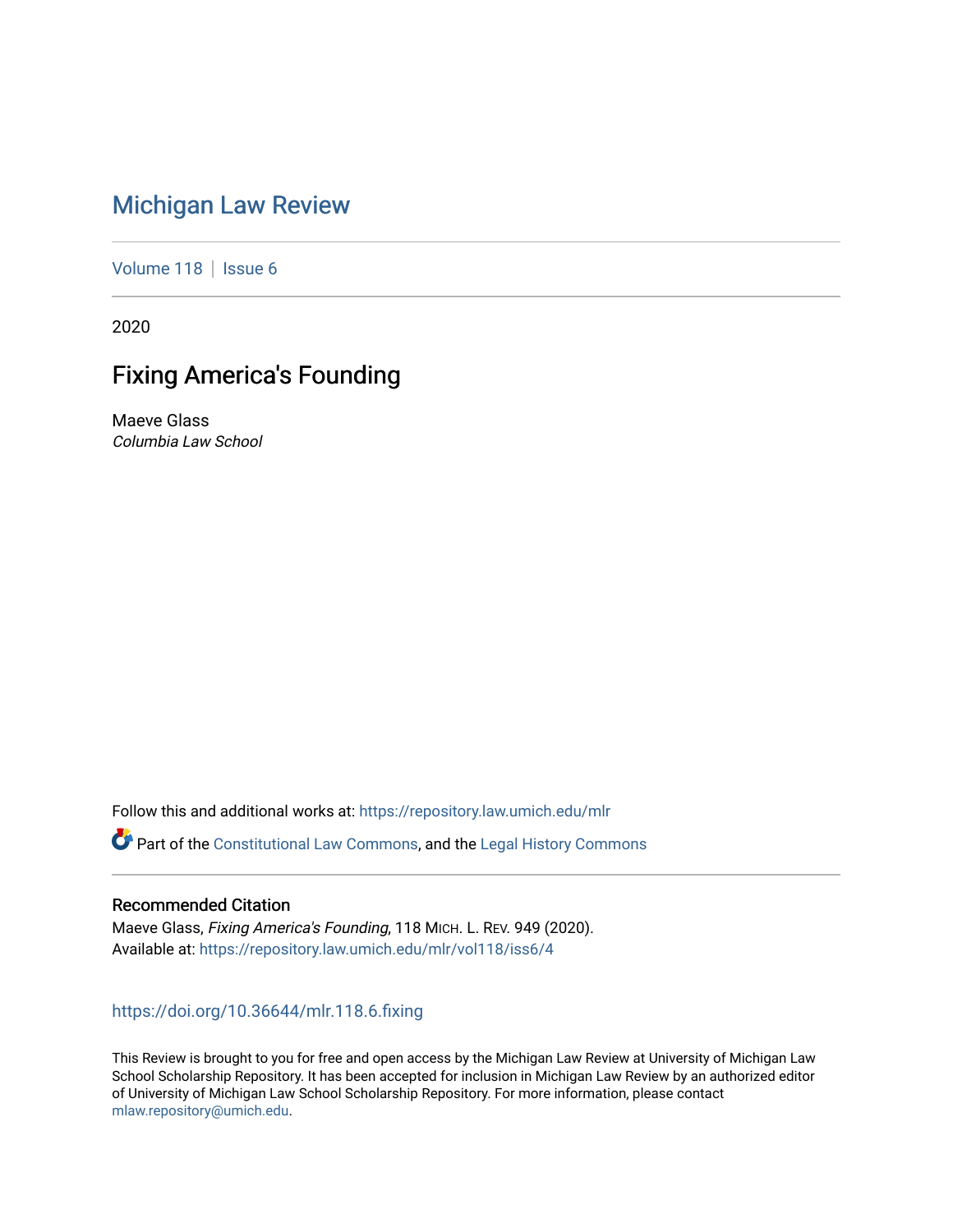# **FIXING AMERICA'S FOUNDING**

### Maeve Glass\*

THE SECOND CREATION: FIXING THE AMERICAN CONSTITUTION IN THE FOUNDING ERA. By Jonathan Gienapp. Cambridge: Belknap Press. 2018. Pp. 464. \$35.

#### INTRODUCTION

The forty-fifth presidency of the United States has sent lawyers reaching once more for the Founders' dictionaries and legal treatises.<sup>1</sup> In courtrooms, law schools, and media outlets across the country, the original meanings of the words etched into the U.S. Constitution in 1787 have become the staging ground for debates ranging from the power of a president to trademark his name in China<sup>2</sup> to the rights of a legal permanent resident facing deportation. <sup>3</sup> And yet, in this age when big data promises to solve potential chal-

2. See Plaintiff's Amended Complaint at 23–28, District of Columbia, 291 F. Supp. 3d 725 (No. 8:17-cv-1596-PJM), ECF No. 90; Second Amended Complaint at 26–27, Citizens for Responsibility & Ethics in Wash., 276 F. Supp. 3d 174 (No. 1:17-cv-00458-RA), ECF No. 28.

3. See, e.g., Sessions v. Dimaya, 138 S. Ct. 1204, 1224–25 (2018) (Gorsuch, J., concurring) (citing Lord Coke's 1797 treatise and Justice Joseph Story's 1833 Commentaries on the

Associate Professor of Law, Columbia Law School.

<sup>1.</sup> See, e.g., Blumenthal v. Trump, 373 F. Supp. 3d 191, 194 (D.D.C. 2019) (finding that "[t]he President's definition [of emolument] . . . disregards the ordinary meaning of the term as set forth in the vast majority of Founding-era dictionaries"); Memorandum of Law in Support of Plaintiffs' Opposition to Motion to Dismiss at 31–32, District of Columbia v. Trump, 291 F. Supp. 3d 725 (D. Md. 2018) (No. 8:17-cv-01596-PJM) (same); Memorandum of Law in Support of Defendant's Motion to Dismiss at 28–32, Citizens for Responsibility & Ethics in Wash. v. Trump, 276 F. Supp. 3d 174 (S.D.N.Y. 2017) (No. 1:17-cv-00458-RA) (citing Founding-era dictionaries to interpret the Emoluments Clauses); Brief of Amicus Curiae by Certain Legal Historians on Behalf of Plaintiffs at 3-5, Citizens for Responsibility & Ethics in Wash., 276 F. Supp. 3d 174 (No. 1:17-cv-00458-RA) (same); see also Fred Barbash, Trump's 'Emoluments' Battle: How a Scholar's Search of 200 Years of Dictionaries Helped Win a Historic Ruling, WASH. POST (July 27, 2018), https://www.washingtonpost.com/news/morning-mix /wp/2018/07/27/trumps-emoluments-battle-how-a-scholars-journey-through-200-years-ofdictionaries-helped-win-a-historic-ruling/ [https://perma.cc/CE2F-LDBZ] (same). For examples of the Court's prior use of Founding-era dictionaries to interpret the Constitution, see, for example, NLRB v. Noel Canning, 573 U.S. 513, 527 (2014) (citing Founding-era dictionary definitions to interpret the Recess Appointments Clause), and District of Columbia v. Heller, 554 U.S. 570, 581–86 (2008) (citing Founding-era dictionaries and Blackstone's Commentaries to interpret the Second Amendment). For examples of recent scholarship examining the scope of presidential power with the aid of eighteenth-century linguistic usage and social practice, see Andrew Kent et al., Faithful Execution and Article II, 132 HARV. L. REV. 2111 (2019), and Julian Davis Mortenson, Article II Vests the Executive Power, Not the Royal Prerogative, 119 COLUM. L. REV 1169, 1263–69 (2019).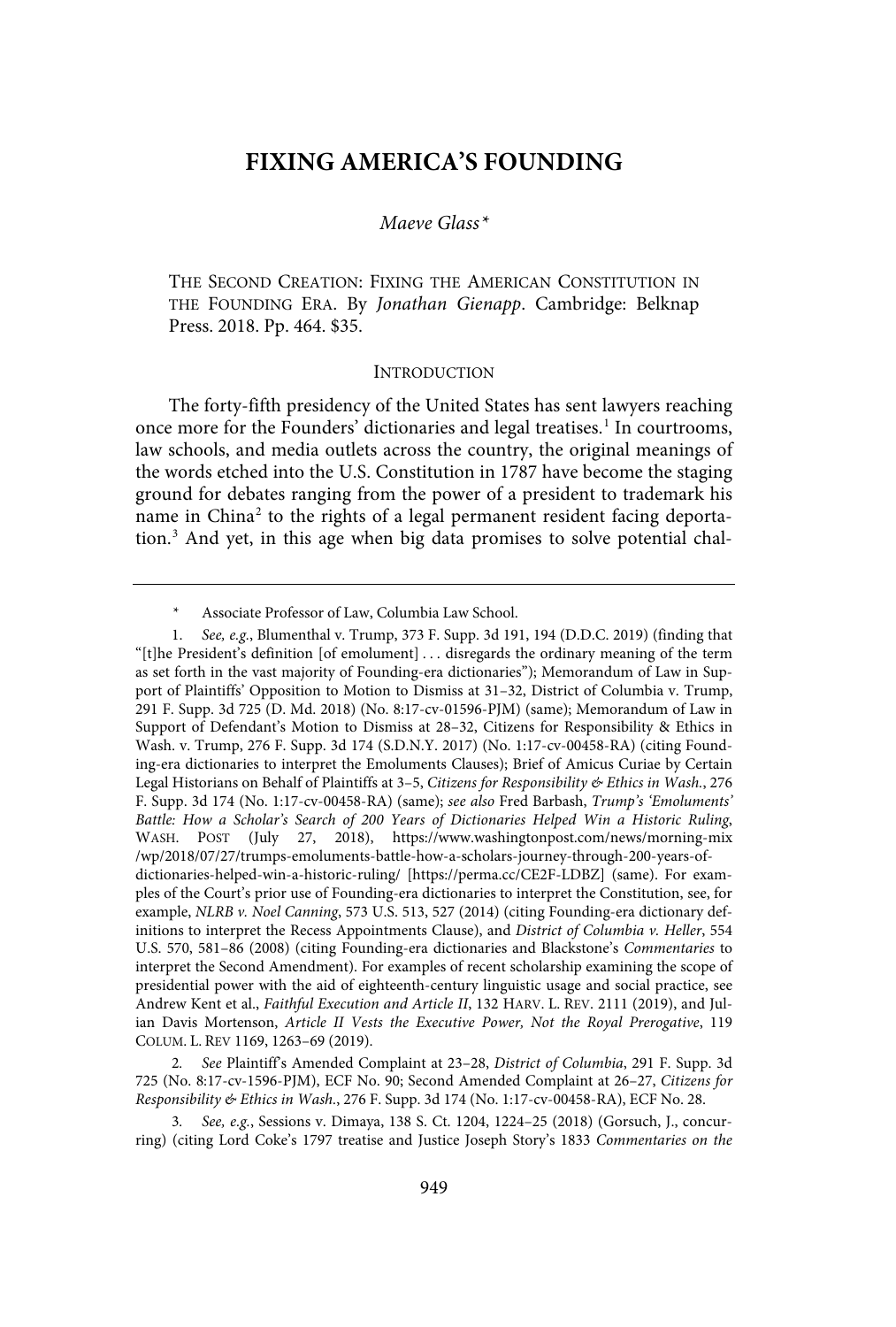lenges of interpretation 4 and judges have for the most part agreed that original meaning should at least count for something, 5 a historian named Jonathan Gienapp<sup>6</sup> in the Stanford University History Department has returned from the archives with a paradigm-shifting proposition. Not only were the intentions of the drafters of the Constitution diverse, as scholars have long recognized.<sup>7</sup> Not only were the meanings of their chosen words uncertain, as others have since emphasized.<sup>8</sup> Instead, the very thing that we might think of as the U.S. Constitution simply did not yet exist in that storied moment when ink met parchment and we the people said aye.

In what may be the first attempt by a historian to pair H.L.A. Hart's concept of law with a philosophical theory of language to examine the formation of the U.S. Constitution, <sup>9</sup> Gienapp invites readers to set aside familiar notions of a Constitution whose identity as a closed, textual object was settled through the solemn act of ratification. Instead, as he argues in his award-winning monograph The Second Creation: Fixing the American Constitution in the Founding Era, the requisite consensus as to what type of object the Constitution was and how it ought to be interpreted emerged only over the course of the 1790s. This crucial second phase of creation unfolded not in the courts or in the streets, but in the halls of Congress. It is there, Gienapp tells us, that a radically indeterminate object transformed in the minds of America's politicians into the fixed written Constitution that pulses

Constitution as part of the historical evidence to determine whether the Due Process Clause of the Fifth Amendment applies to legal permanent residents); see also Nathan S. Chapman, Due Process Abroad, 112 NW. U. L. REV. 377, 381 (2017) (citing the "Constitution's historical background and text and early American practice" as evidence that the "founding generation understood the Due Process Clause to apply to U.S. law enforcement against anyone, anywhere").

<sup>4</sup>. See, e.g., James C. Phillips et al., Corpus Linguistics and "Officers of the United States," 42 HARV. J.L. & PUB. POL'Y 871 (2019) (using 150 million words from 120,000 texts to test the meaning of "officers"); Thomas R. Lee & James C. Phillips, Data-Driven Originalism, 167 U. PA. L. REV. 261 (2019); Thomas R. Lee & Stephen C. Mouritsen, Judging Ordinary Meaning, 127 YALE L.J. 788 (2018).

<sup>5.</sup> Richard H. Fallon, Jr., The Many and Varied Roles of History in Constitutional Adjudication, 90 NOTRE DAME L. REV. 1753, 1754 (2015) ("[N]early all of those who characterize themselves as nonoriginalists . . . acknowledge the importance . . . of evidence bearing on the original meaning ...."); Jamal Greene, The Case for Original Intent, 80 GEO. WASH. L. REV 1683, 1697 (2012) (identifying original understanding as a rhetorical exercise in our constitutional tradition); David A. Strauss, Common Law Constitutional Interpretation, 63 U. CHI. L. REV. 877, 881 (1996) ("Virtually everyone agrees that the . . . intentions of the Framers count for something.").

<sup>6.</sup> Assistant Professor of History, Stanford University.

<sup>7.</sup> Paul Brest, The Misconceived Quest for the Original Understanding, 60 B.U. L. REV. 204 (1980); H. Jefferson Powell, The Modern Misunderstanding of Original Intent, 54 U. CHI. L. REV. 1513 (1987) (reviewing RAOUL BERGER, FEDERALISM: THE FOUNDERS' DESIGN (1987)) (emphasizing the challenges of pursuing subjective intentions of Founders).

<sup>8.</sup> MARY SARAH BILDER, MADISON'S HAND: REVISING THE CONSTITUTIONAL CONVENTION (2015); JACK N. RAKOVE, ORIGINAL MEANINGS: POLITICS AND IDEAS IN THE MAKING OF THE CONSTITUTION (1997).

<sup>9</sup>. See infra Part II.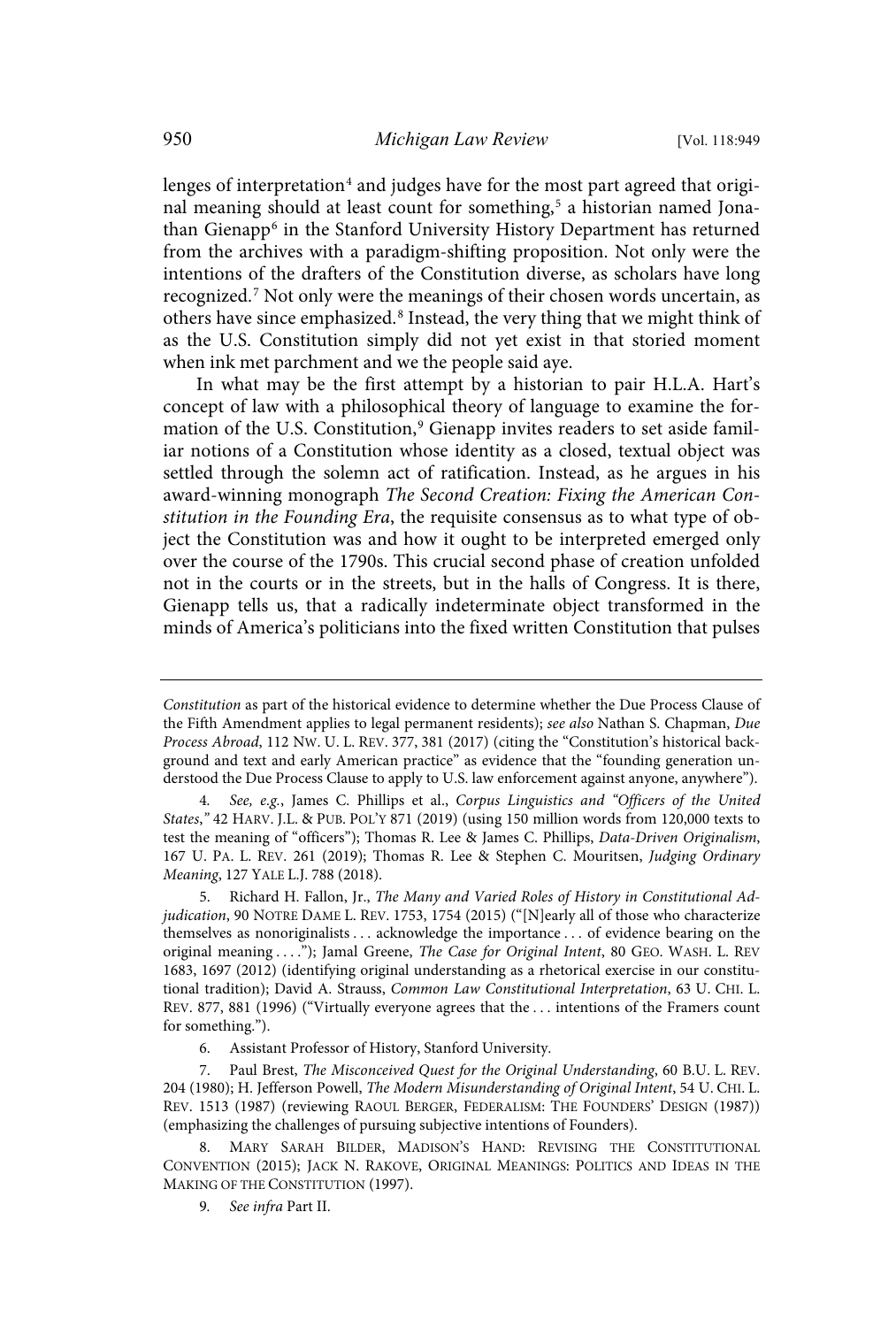through the courts today: a transformation propelled by a series of political debates and the very human need to ask for and give reasons.

Since this provocative thesis appeared last fall, it has generated a good deal of attention within the legal academy, <sup>10</sup> much of it focused on parsing the book's implications for originalism.<sup>11</sup> But as this Review argues, the book's significance extends well beyond the narrow question of whether its claims are sturdy enough to revise dominant modes of constitutional interpretation. Instead, situating the book's profound contributions in historiographical context reveals that The Second Creation represents an equally significant methodological departure from prior scholarship, one that in turn invites a broader conversation about the modes and stakes of writing American constitutional history today.

Although one might be hard-pressed to tell from the reception that the book has generated thus far, The Second Creation marks a subtle but deliberate shift away from historiographical currents. Since at least the 1960s, a dominant trend in the field of early American history has been the expansion of the archive for the study of the formation of the republic, as social and cultural historians have pushed beyond the temporal and spatial boundaries that once confined the archive of America's founding to the summer of

<sup>10</sup>. See Stephen B. Presser, The Tenacity of Transformation Theory, and Why Constitutional History Deserves Better, 20 FEDERALIST SOC'Y REV. 42 (2019); Alexander V. Marriott, Marriott on Gienapp, "The Second Creation: Fixing the American Constitution in the Founding Era," H-FEDHIST (Apr. 2019), https://networks.h-net.org/node/5299/reviews/4071957/mar riott-gienapp-second-creation-fixing-american-constitution [https://perma.cc/3HJZ-M2RX]; Mike Rappaport, Parchment Barriers and the Determinateness of Constitutional Text, LAW & LIBERTY (Jan. 24, 2019), https://www.lawliberty.org/2019/01/24/parchment-barriers-and-thedeterminateness-of-constitutional-text/ [https://perma.cc/FG3Y-NGQF]; Ilan Wurman, Originalism's New Critics, Part I: Fixing Fixity, CRB (Jan. 16, 2019), https://www.claremont .org/crb/basicpage/originalisms-new-critics-part-1-fixing-fixity/ [https://perma.cc/HN5N-VFZS]; stanfordlawschool, The 2019 Publius Symposium: A Conversation About Jonathan Gienapp's The Second Creation, YOUTUBE (May 7, 2019), https://www.youtube.com /watch?v=98sZaxHddqE [hereinafter Publius Symposium] (featuring commentary on the book by Bernadette Meyler, Saikrishna Prakash, Jack Rakove, and Amalia D. Kessler); Balkinization Symposium on Jonathan Gienapp, The Second Creation–Collected Posts, BALKINIZATION (Nov. 1, 2018), https://balkin.blogspot.com/2018/11/balkinization-symposium-on-jonathan.html [https://perma.cc/572D-3JBB] (containing posts from more than eight different law professors reacting to and discussing Gienapp's book).

See John Balkin, The Second Creation and Originalist Theory, BALKINIZATION (Oct. 15, 2018), https://balkin.blogspot.com/2018/10/the-second-creation-and-originalist.html [https://perma.cc/Q646-F79N] (investigating the potential implications for various forms of originalism); William Baude, Were the Framers Originalists (and Does It Matter)?, BALKINIZATION (Oct. 24, 2018), https://balkin.blogspot.com/2018/10/were-framersoriginalists-and-does-it.html [https://perma.cc/RA27-K366] ("If the Constitution was not truly created as law until years after its official ratification, then we have the kind of newly discovered mismatch between official story and revealed truth that should provoke a constitutional crisis."); Bernadette Meyler, The Second Creation and Its Implications, BALKINIZATION (Oct. 17, 2018), https://balkin.blogspot.com/2018/10/the-second-creation-and-its-implications.html [https://perma.cc/5YUK-7XFW] (suggesting that the book could be "reincorporated into a defense of originalism rather than serving as a critique of it").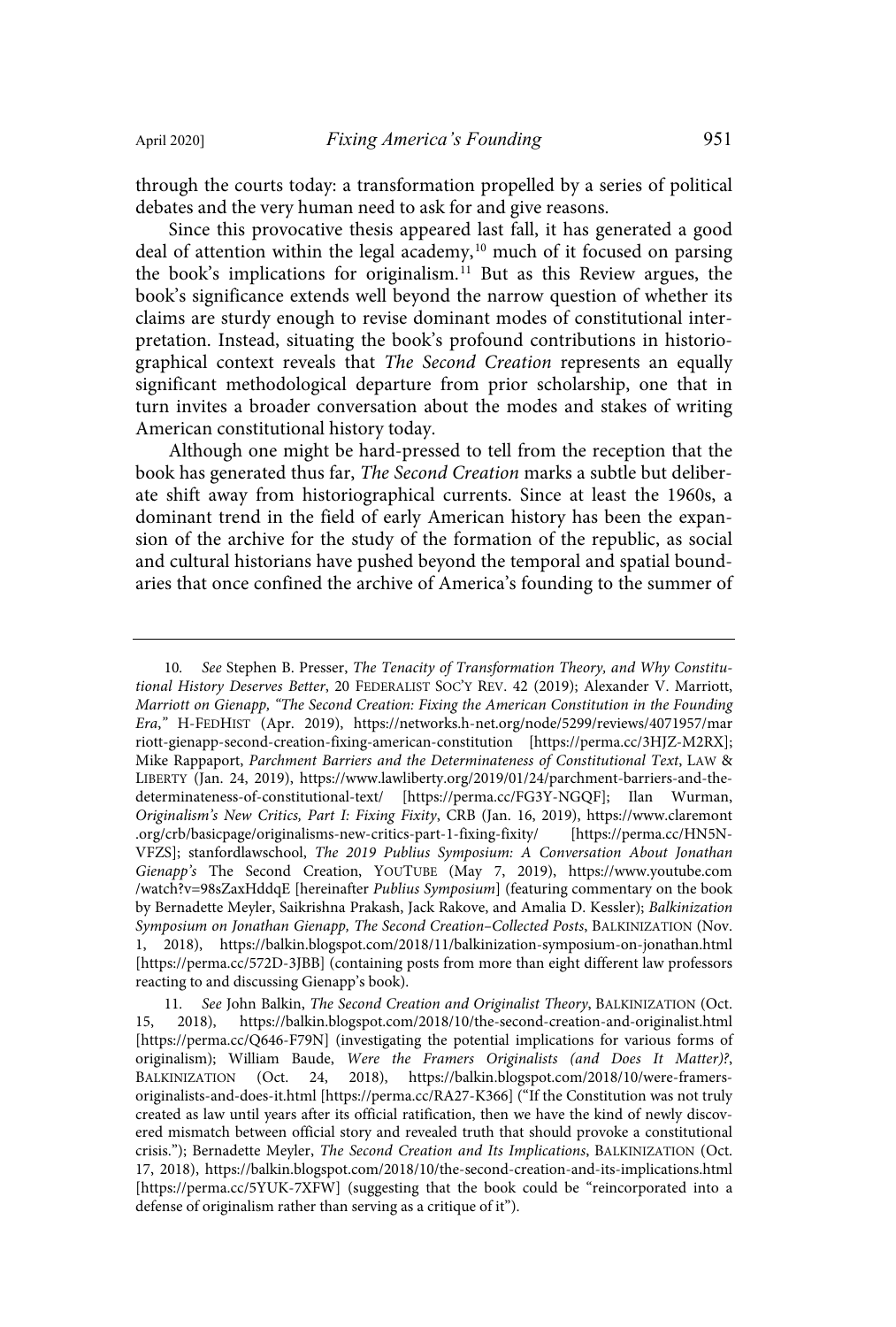1787 in Philadelphia. Beginning in the early twenty-first century, historians of the Constitution built upon this expanded archive to situate the project of constitution-making within a transatlantic context, producing articles and monographs that collectively illuminated the centrality of imperial structures of governance and race-based slavery. In doing so, this scholarship invited us to see 1787 not as the grand finale of an exercise in political theory, but as part of a longer historical continuum featuring a Constitution whose roots stretched into the colonial past and whose twisting, arching branches extended far into a future defined by the aspirational search for an America of coequal rights.<sup>12</sup>

With an appreciative nod to this body of literature (pp. 12–13), The Second Creation charts a different course. Explicitly bracketing the broader archive of empire and slavery that has guided much of the recent literature (p. 13), The Second Creation instead focuses on the microdynamics of congressional debate within the first decade of the Constitution's existence. Enlisting the help of philosopher Robert Brandom's theory of the production of authoritative standards (pp. 9, 343 n.13), Gienapp peers through a highresolution microscope to examine in exquisite detail the movement of constitutional arguments as they ricocheted around the halls of Congress. Working from this vantage point, Gienapp unearths a previously overlooked trajectory of constitutional development. Whereas recent scholarship has emphasized lines of continuity, Gienapp instead finds evidence of a rapid transformation in constitutional understandings, as the intensity of political debate in Congress closed off possible avenues of constitutional meaning and reified a particular conception of the Constitution as a textual, archival artifact frozen in time and space (p. 11).

Placing The Second Creation in historiographical context thus raises a basic, and as yet unresolved, set of methodological questions: Where in the vast debris of the past should historians look for the story of the making of America's Constitution—and what are the prospects for reconciling the multiple creation narratives that now define the field? As this survey suggests, depending on how one defines the relevant units of constitutional time and space, the story of America's creation may look very different. Focus on the political debates in Congress that serve as the primary object of study in The Second Creation, for example, and one may well find evidence of a rapid transformation in constitutional understandings among America's politicians. Shift the frame outward to examine the daily practice of law in eighteenth-century America, and one may instead find evidence of constitutional continuities, in a land where entrenched material realities, enduring ideologies, and preexisting legal institutions limited the scope of possibilities as to what the Constitution could become in 1787,<sup>13</sup> while allowing the laws and atrocities of slavery to flourish for generations to come.

<sup>12</sup>. See infra Part II.

<sup>13</sup>. See, e.g., 4 WILLIAM E. NELSON, THE COMMON LAW IN COLONIAL AMERICA: LAW AND THE CONSTITUTION ON THE EVE OF INDEPENDENCE, 1735–1776, at 1–2, 155 (2018)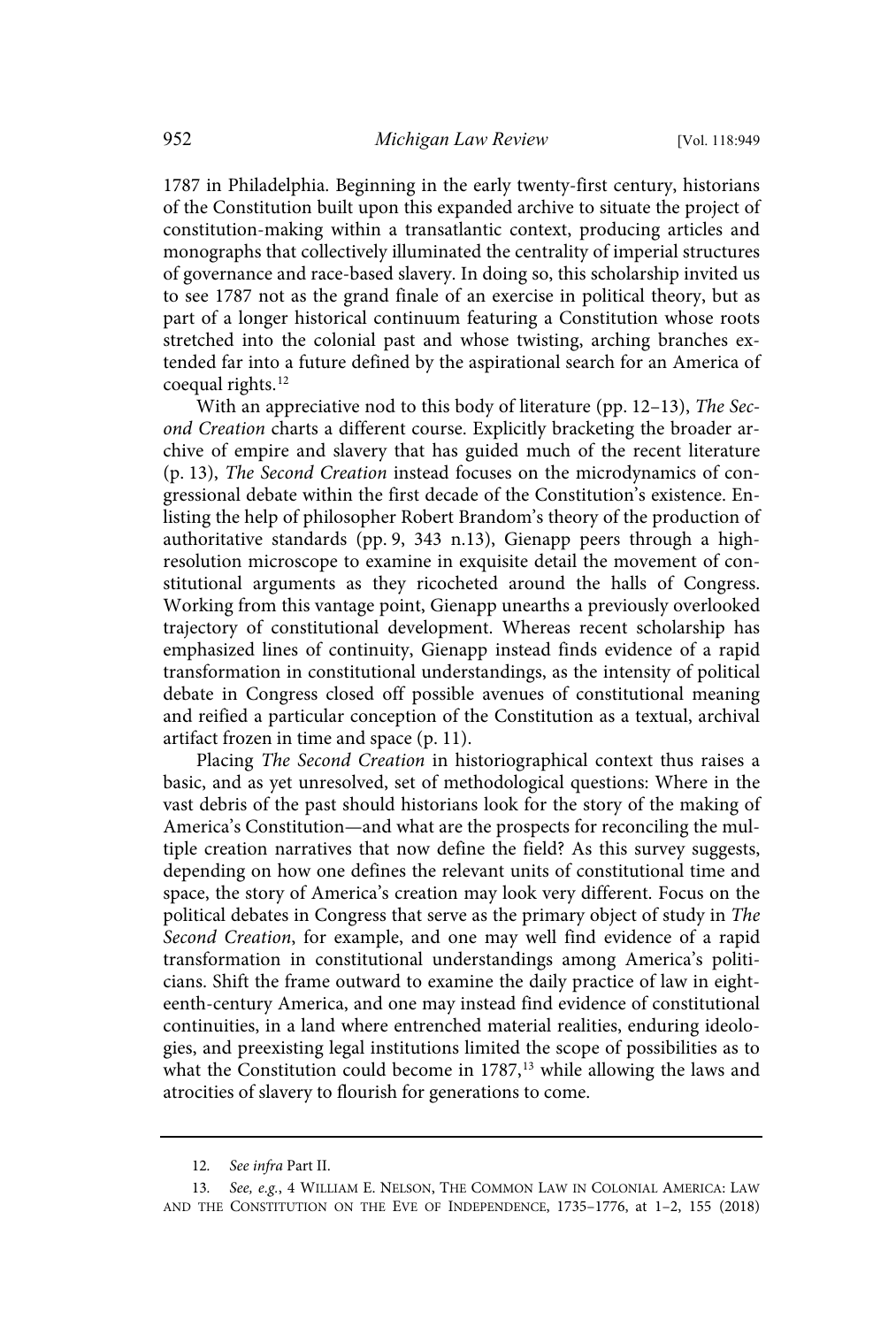By illuminating the acts of archival construction that underpin these constitutional narratives, this Review offers a conceptual framework for synthesizing the seemingly disparate founding stories that now populate the field of American constitutional history. In particular, this historiographical survey invites us to conceptualize constitutional time not as a single linear sequence of events, but as a composite of multiple, coexisting time horizons, each with its own rate of change. <sup>14</sup> As a return to the sources that constitute the archive of The Second Creation suggests, even in moments of uncertainty among the Constitution's first interpreters in Congress, it is possible to discern evidentiary traces of an older, more stable world, defined by shared understandings of modes of constitutional interpretation and rules of partnership. From this composite perspective, it may well be that the relatively rapid transformation in constitutional imaginations that The Second Creation uncovers between 1787 and 1796 coexisted alongside the glacially slow-moving and brutally stable set of customary rules of governance that others have excavated in an American age of conquest and enslavement.

In the end, then, The Second Creation provides not only a novel approach to the study of constitution-making. It also invites us to grapple with the question of whose stories are cut, whose voices are added, and how the picture of the Constitution changes when one adjusts the frame. Perhaps most consequentially, reading The Second Creation against the broad sweep of scholarship that preceded it allows us to broaden the terms of the nowfamiliar debate as to when and to what degree the Constitution became fixed in meaning for purposes of constitutional interpretation. This contextual reading suggests the value of acknowledging the multiplicity of America's constitutional past(s), while taking seriously the normative stakes of what it means to be bound to a historical moment defined not simply by debates about the rules of constitutional interpretation, but also by widespread agreement that the Constitution, however unsettled its ontological nature may have been, sanctioned the laws and daily atrocities of slavery in these united states.

To see these stakes, this Review begins with a brief overview of the field of American constitutional history as it has developed in recent decades, identifying a determined effort to expand the archive of sources beyond the temporal and spatial boundaries of Philadelphia in 1787. The Review then

<sup>(</sup>summarizing the book's argument that "the structure and practices of preexisting institutions facilitated certain developments and deterred others" and arguing that "[t]hroughout the Revolutionary era and the decades thereafter . . . customary ideas persisted that all law must be consistent with higher law and natural equity"); see also Presser, supra note 10, at 43 (observing that had Gienapp looked to the federal courts of the 1790s, he would have found a consistent pattern of interpretation from beginning to end); Wurman, supra note 10 (arguing that Gienapp misreads the debates to find ontological questions that were fundamentally about the meaning, not the nature, of the Constitution and adds, "Don't take my word for it—take Madison's"); Publius Symposium, supra note 10, at 21:13-:25 (featuring Saikrishna Prakash stating, "Mark me as an admiring dissenter," and offering a similar critique).

<sup>14</sup>. Cf. FERNAND BRAUDEL, ON HISTORY 3–4 (Sarah Matthews trans., 1980) (describing different sequences of historical time).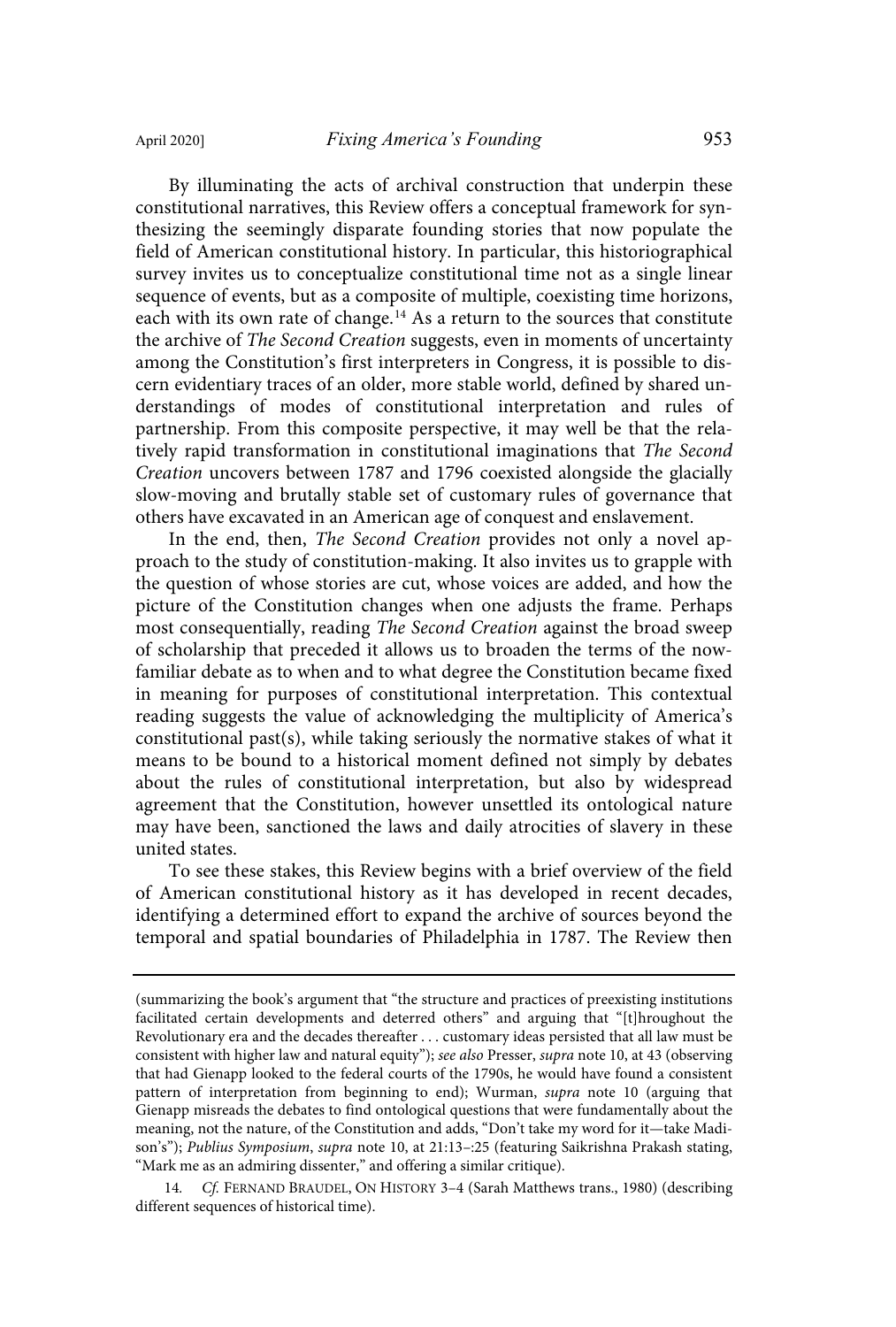turns to the making of The Second Creation, tracing the book's analytical moves to reveal the novelty of its approach as well as its findings. From there, the Review concludes by returning to the sources and suggesting an analytical framework that can accommodate these different archives of America's Constitution, while opening the door to future paths of inquiry.

## I. THE FOUNDING IN AMERICAN CONSTITUTIONAL HISTORY

The story of the contemporary writing of American constitutional history might well begin at Harvard in the early 1960s, when a young graduate student named Gordon S. Wood completed a dissertation that would prove to be of enormous influence. <sup>15</sup> At the time, scholarship on the origins of the Constitution had come to something of a standstill; indeed, the American Historical Association felt no need to list something called "constitutional history" as a field in its annual report.<sup>16</sup> With the publication of *The Creation* of the American Republic, 1776–1789, however, Wood offered readers what many later described as an intellectual awakening<sup>17</sup>: the discovery of a new set of documents that suggested the Constitution was not simply the result of political bargains for venal pursuits, but the grand finale of an American Enlightenment, one that had transformed an old model of politics based on the classical idea of virtue and pursuit of the common good into a modern science that embraced social conflict as inevitable.

As with the writing of all history, this account of the creation of America's Constitution rested on an archive of sources that the author constructed based on assumptions about the relevant borders of time and space. "Like

16. AM. HISTORICAL ASS'N, ANNUAL REPORT 76 (1964) (announcing the defense of Wood's dissertation without reference to a field of constitutional history).

<sup>15.</sup> GORDON S. WOOD, THE CREATION OF THE AMERICAN REPUBLIC, 1776–1787 (2d ed. 1998); see, e.g., John Howe, Gordon S. Wood and the Analysis of Political Culture in the American Revolutionary Era, 44 WM. & MARY Q. 569, 569 (1987) ("Seldom has a book exerted such powerful and lasting influence on the interpretation of early American history as Gordon S. Wood's The Creation of the American Republic."); Peter S. Onuf, Reflections on the Founding: Constitutional Historiography in Bicentennial Perspective, 46 WM. & MARY Q. 341, 344 (1989) ("To many readers, Wood's Creation of the American Republic seemed to offer the last word on the transformation of political discourse in the Revolutionary era. . . . As a result, historians lost interest in the specific course of events that climaxed in the drafting and ratification of the Constitution."); Daniel T. Rodgers, Republicanism: The Career of a Concept, 79 J. AM. HIST. 11, 15 (1992) (attributing the "conceptual transformation" to three books, including The Creation of the American Republic).

See, e.g., Jack Rakove, Tone Deaf to the Past: More Qualms About Public Meaning Originalism, 84 FORDHAM L. REV. 969, 971 (2015) (recalling the excitement of working on the history of the American Revolution during the "intellectually vibrant era" in which Bernard Bailyn's Ideological Origins of the American Revolution and Gordon Wood's The Creation of the American Republic, 1776–1787 were published, and recalling, "the works were equally exciting for the way in which they conveyed and depicted the nature of historical change itself"); John Fea, The Author's Corner with Jonathan Gienapp, WAY IMPROVEMENT LEADS HOME (Oct. 4, 2018), https://thewayofimprovement.com/2018/10/04/the-authors-corner-withjonathan-gienapp/ [https://perma.cc/F9NK-LRYN] (quoting Gienapp's account of why he became a historian after reading Wood's The Creation of the American Republic).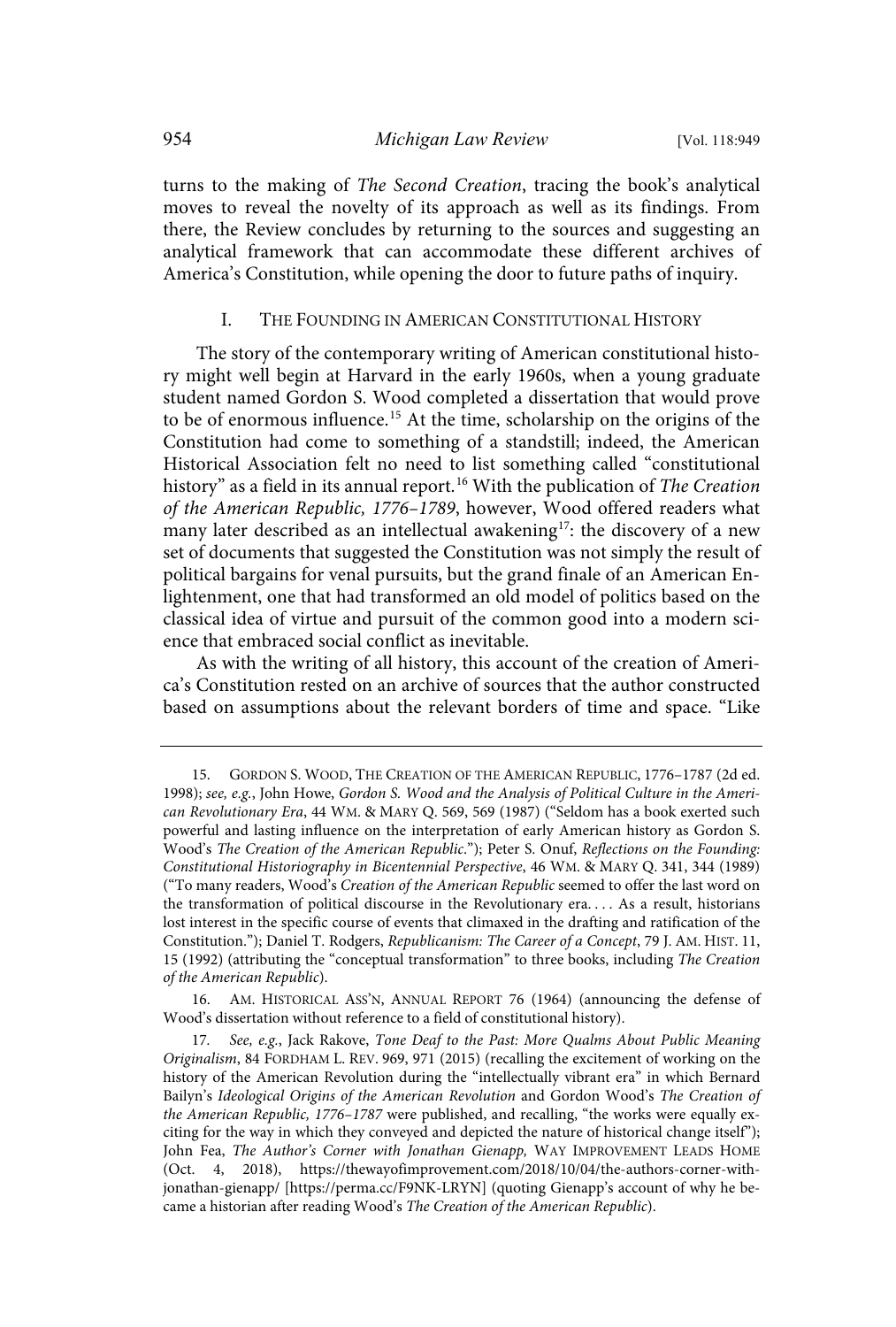most other graduate students in the country in the early 1960s," Wood later explained of the temporal units of analysis, "I was trained to think of early American history as the period from the initial settlements in the seventeenth century to the establishment of the Constitution in 1787–1788."<sup>18</sup> Working from this premise, Wood cabined his study of the creation to the eleven-year period leading up to the drafting of the document—although he emphasized that the patterns of change he saw reached deep into the colonial period and continued long afterward. <sup>19</sup> Within this time period, Wood focused his gaze on the bordered space of elite political discourse, reading widely in the "newspapers, pamphlets, and sermons of the Revolutionary era" to discern the complex "creation of American political and constitutional culture."<sup>20</sup>

Compiled at a time when thousands of documents from the ensuing ratification debates had yet to be published, $21$  this archive for the study of America's Constitution soon began to expand far beyond The Creation's temporal and spatial borders.<sup>22</sup> As one early reviewer put it in 1969, Wood's focus on elite white men was "an excellent example of a species which has a distinguished ancestry, but which may be nearing at once a culmination and a dead end." <sup>23</sup> Beginning in the late 1960s, a new generation of social historians set out to recover the voices of those who had inhabited the towns, vil-

20. WOOD, supra note 15, at v.

21. For a brief history of the gradual publication of the thousands of documents related to the ratification debates, see Pauline Maier, Book Review, 68 WM. & MARY Q. 155, 156 (2011) (reviewing 19–23 THE DOCUMENTARY HISTORY OF THE RATIFICATION OF THE CONSTITUTION (John P. Kaminski et al. eds., 2003–2009)). I thank David Waldstreicher for sharing his perspective that this gradual publication of the DHRC, and compilation of sources derived therein, played a direct role in the post-1960s expansion of the archive upon which to write the history of the Constitution.

22. See Gary B. Nash, Also There at the Creation: Going Beyond Gordon S. Wood, 44 WM. & MARY Q. 602, 606 (1987) (reviewing the expansion of the archive during the 1970s and 1980s); see also Jack P. Greene, The Social Origins of the American Revolution: An Evaluation and an Interpretation, 88 POL. SCI. Q. 1, 5 (1973) (noting that "there has been a wide assortment of specialized studies of various aspects of American social life between 1725 and 1775"). Note that Wood himself was among the first to call for a "new look at the social sources of the Revolution." See Gordon S. Wood, Rhetoric and Reality in the American Revolution, 23 WM. & MARY Q. 3, 24 (1966).

23. Jackson Turner Main, Book Review, 26 WM. & MARY Q. 604, 606 (1969).

<sup>18.</sup> GORDON S. WOOD, THE IDEA OF AMERICA: REFLECTIONS ON THE BIRTH OF THE UNITED STATES 3 (2011).

<sup>19.</sup> WOOD, supra note 15, at xvi–xvii ("Of course this transformation of political thought had its origins deep in the colonial past; and the formation of the federal Constitution hardly marked the end of the advancement of American political ideas."). Note, too, that unlike the resulting book, the dissertation's title did not use years to demarcate the time period, referring only to the "Revolutionary era." See Gordon S. Wood, The Creation of an American Polity in the Revolutionary Era (June 1964) (unpublished Ph.D. dissertation, Harvard University) (on file with the Harvard University Archives).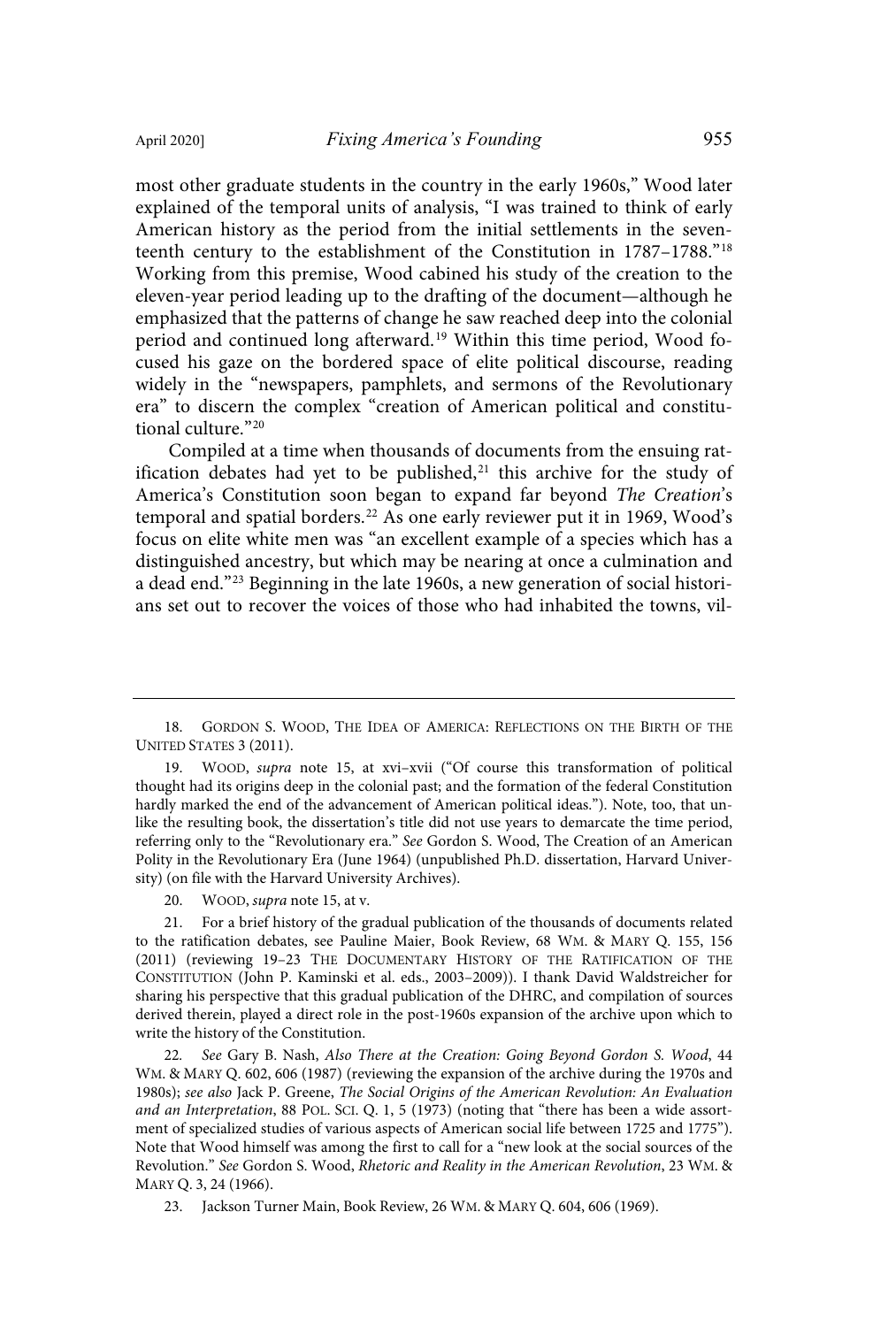lages, and backwoods of America.<sup>24</sup> Intellectual historians, meanwhile, soon followed suit, seeking to recover the world of ideas beyond the rarified halls of Philadelphia in 1787. Finding inspiration in poststructural literary theories, these scholars sought to deconstruct the reliance on famous texts and attend to discourse out of doors.<sup>25</sup> As these alternative voices of "we the people" came into hearing range in the early 1980s, so too did debates emerge as to what, precisely, constituted the content of the particular ideological commitments of those who assembled in Philadelphia.<sup>26</sup> By 1987, following a "cultural turn" that brought new prominence to anthropological interpretations of historical cultures, an article in one of the field's most prominent journals could proclaim, Also There at the Creation: Going Beyond Gordon S. Wood, and present a detailed list of the various groups that had been squeezed out from the conventional story.<sup>27</sup>

As the archive's spatial borders expanded beyond Philadelphia, the chronology of the Constitution itself began to change. Instead of seeing 1787 as the end of a creative process, those who had been there to witness and participate in the civil rights movement framed 1787 as the beginning of a long period of struggle and contestation. "We will see that the true miracle was not the birth of the Constitution, but its life," declared Justice Thurgood Marshall in 1987, "a life nurtured through two turbulent centuries of our own making."<sup>28</sup> Emphasizing the patriarchy that had provided the emotional

<sup>24.</sup> On the rise of social history in the United States in general, see Peter N. Stearns, Social History and History: A Progress Report, 19 J. SOC. HIST. 319 (1985). For examples, see JEFFREY J. CROW, THE BLACK EXPERIENCE IN REVOLUTIONARY NORTH CAROLINA (1977); LINDA K. KERBER, WOMEN OF THE REPUBLIC: INTELLECT AND IDEOLOGY IN REVOLUTIONARY AMERICA (1980); STAUGHTON LYND, CLASS CONFLICT, SLAVERY, AND THE UNITED STATES CONSTITUTION (new ed. 2009); MARY BETH NORTON, LIBERTY'S DAUGHTERS: THE REVOLUTIONARY EXPERIENCE OF AMERICAN WOMEN, 1750–1800 (1980); JAMES W. ST. G. WALKER, THE BLACK LOYALISTS: THE SEARCH FOR A PROMISED LAND IN NOVA SCOTIA AND SIERRA LEONE 1783–1870 (1976); SLAVERY AND FREEDOM IN THE AGE OF THE AMERICAN REVOLUTION (Ira Berlin & Ronald Hoffman eds., 1983); Peter H. Wood, "Taking Care of Business" in Revolutionary South Carolina: Republicanism and the Slave Society, in THE SOUTHERN EXPERIENCE IN THE AMERICAN REVOLUTION 268 (Jeffrey J. Crow & Larry E. Tise eds., 1978); and Peter H. Wood, "Impatient of Oppression": Black Freedom Struggles on the Eve of White Independence, SOUTHERN EXPOSURE, Nov./Dec. 1984, at 10.

<sup>25.</sup> Saul Cornell, Moving Beyond the Canon of Traditional Constitutional History: Anti-Federalists, the Bill of Rights, and the Promise of Post-Modern Historiography, 12 LAW & HIST. REV. 1, 1, 23 n.61 (1994) (citing Wood for the proposition that "historical scholarship . . . has assumed that America was a single ideological community" and calling for analysis of noncanonical texts); see also Rodgers, supra note 15, at 21 ("By the early 1970s . . . intellectual historians were grasping for harder stuff, for conceptualizations that would invest ideas with social power so unmistakable that even the behavioralists in the profession would have to pay attention . . . .").

<sup>26</sup>. See, e.g., 1 BRUCE ACKERMAN, WE THE PEOPLE: FOUNDATIONS (1991); JOYCE APPLEBY, LIBERALISM AND REPUBLICANISM IN THE HISTORICAL IMAGINATION 163–64 (1992).

<sup>27.</sup> Nash, supra note 22, at 606.

<sup>28.</sup> Thurgood Marshall, Remarks at the Annual Seminar of the San Francisco Patent and Trademark Law Association (May 6, 1987), in EBONY, Sept. 1987, at 62, 68.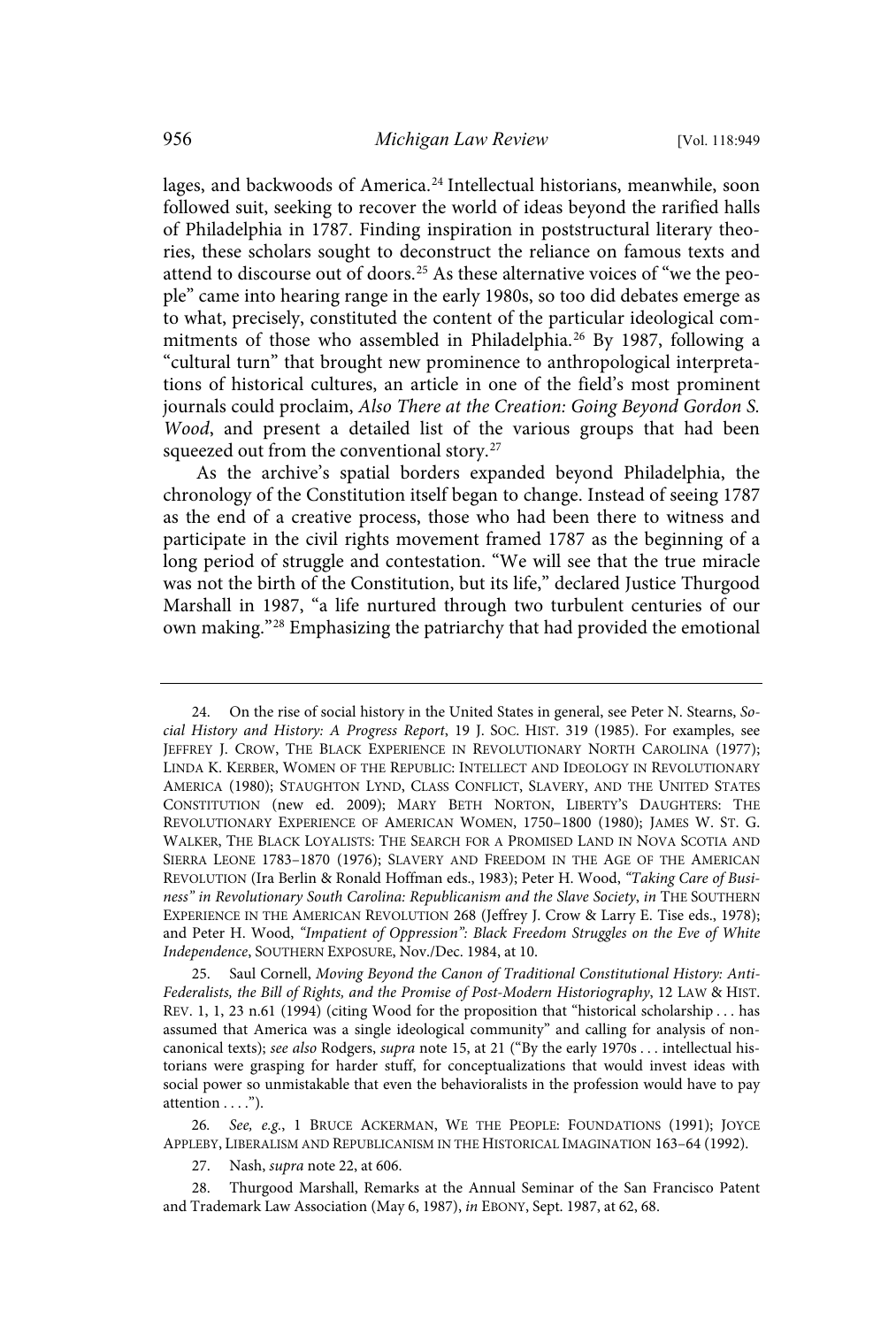energy behind the original republican impulse of the Founding, Hendrik Hartog and others seized upon the bicentennial to offer a new framework that redefined the Constitution from a study of political institutions to a system of cultural meanings,<sup>29</sup> casting the Constitution as the product of a long, continuous wrestling for justice from darkness toward the dawn.<sup>30</sup>

By the time a new crop of historians stepped up to bat in the early 2000s to attempt a synthesis of the origins of the Constitution that could compete with The Creation's still-prominent hold over the field, the archive of America looked radically different than it had when Wood defended his dissertation. In addition to the robust volume of scholarship produced in the preceding thirty years, historians of the twenty-first century now had at their disposal over twenty volumes of documents from the ratification debates.<sup>31</sup> Working from this archive, these historians found new and surprising evidentiary patterns upon which to chronicle the creation of the Constitution. Some located the formation of the rules of constitutional union within a broader political economy of slavery. Challenging the longstanding view that the rules of human bondage were peripheral to the Constitution, these histories made it possible to see how ensuing debates over the meanings of liberty, equality, and justice extended long into the nineteenth century.<sup>32</sup>

Others productively relocated the Constitution in the context of an Atlantic world of empire, commerce, and nation building that stretched both east across the ocean and west across a continent of indigenous nations.<sup>33</sup> By

30. Vincent Gordon Harding, Wrestling Toward the Dawn: The Afro-American Freedom Movement and the Changing Constitution, 74 J. AM. HIST. 718, 719 (1987).

31. See Maier, supra note 21, at 156.

32. GEORGE WILLIAM VAN CLEVE, A SLAVEHOLDERS' UNION: SLAVERY, POLITICS, AND THE CONSTITUTION IN THE EARLY AMERICAN REPUBLIC (2010); DAVID WALDSTREICHER, SLAVERY'S CONSTITUTION: FROM REVOLUTION TO RATIFICATION (2009); see also Paul Finkelman, Slavery and the Constitutional Convention: Making a Covenant with Death, in BEYOND CONFEDERATION: ORIGINS OF THE CONSTITUTION AND AMERICAN NATIONAL IDENTITY 188 (Richard Beeman et al. eds., 1987); Cheryl I. Harris, Whiteness as Property, 106 HARV. L. REV. 1707 (1993).

33. For a historiographical overview, see Max M. Edling, Viewpoint, Peace Pact and Nation: An International Interpretation of the Constitution of the United States, PAST & PRESENT, Aug. 2018, at 267. See also MARY SARAH BILDER, THE TRANSATLANTIC CONSTITUTION: COLONIAL LEGAL CULTURE AND THE EMPIRE (2004); MAX M. EDLING, A REVOLUTION IN FAVOR OF GOVERNMENT: ORIGINS OF THE U.S. CONSTITUTION AND THE MAKING OF THE AMERICAN STATE (2003); ELIGA H. GOULD, AMONG THE POWERS OF THE EARTH: THE AMERICAN REVOLUTION AND THE MAKING OF A NEW WORLD EMPIRE (2012); DANIEL J. HULSEBOSCH, CONSTITUTING EMPIRE: NEW YORK AND THE TRANSFORMATION OF CONSTITUTIONALISM IN THE ATLANTIC WORLD, 1664–1830, at 10 (2005); LEONARD J.

<sup>29.</sup> Hendrik Hartog, The Constitution of Aspiration and "The Rights That Belong to Us All," 74 J. AM. HIST. 1013 (1987); Ely Aaronson & Arianne Renan Barzilay, Rights-Consciousness as an Object of Historical Inquiry: Revisiting the Constitution of Aspiration, 44 LAW & SOC. INQUIRY 505 (2019) (identifying a shift in periodization as one of the impacts of the Hartogian framework); Hendrik Hartog, Imposing Constitutional Traditions, 29 WM. & MARY L. REV. 75 (1987); see also Gregory S. Alexander, Time and Property in the American Republican Legal Culture, 66 N.Y.U. L. REV. 273 (1991).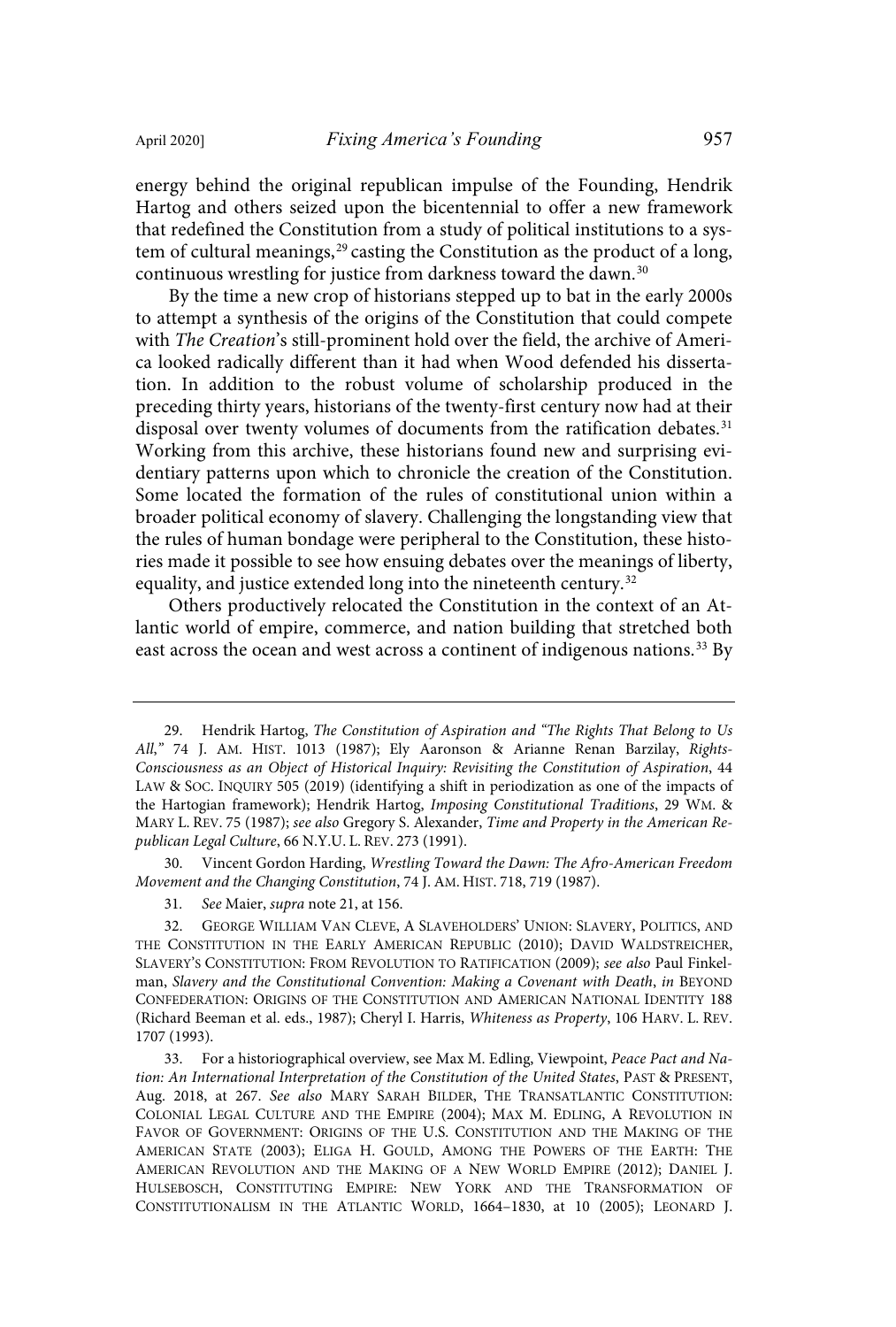expanding the frame, this work recast the storied moment of 1787 as a moment when constitution makers turned to existing governance structures of empire and ideologies of conquest to solve challenges of territorial expansion. Still others, meanwhile, have worked within a familiar landscape of struggling farmers and merchant elites to bring new vigor to Progressive Era debates as to whether the Constitution is best seen as an effort to rein in the power of the people or to protect a flourishing democracy of the middle class.<sup>34</sup>

While many of these scholars who have pushed outward in time and space from Philadelphia have found ample reason to question the idea of 1787 as the grand finale to a creative process that marked the end of the American Enlightenment, others who have drilled down into the written records of the drafting and ratification process have also found reason to question the idea of 1787 as a moment when meanings were settled. Expanding the definition of what counted as "constitutionalist political practice" in the early republic, historians of constitutional discourse who followed the textual trail out beyond the halls of Philadelphia found considerable disagreement and evolving understandings of what the Constitution meant.<sup>35</sup> As Mary Sarah Bilder argued recently in her prize-winning history of Madison's notes, "from the moment the Constitution became visible, it was contested. . . . The understandings of the Constitution shifted over the summer of 1787 and continued to transform through" the following decade.<sup>36</sup>

Reflecting on the scholarship that had made this type of rethinking of constitutional time possible, Wood could survey the terrain and observe that he no longer thought about the temporal boundaries of America's beginnings in quite the same way.<sup>37</sup> And yet, in one of the many ironies of the

36. BILDER, supra note 8, at 240.

37. WOOD, supra note 18, at 11 ("It certainly had a powerful effect on my understanding of early America," he later observed, "and I began to think of the Revolution in new ways—not as a political event that could be confined to the period between 1763 and 1787 but one with

SADOSKY, REVOLUTIONARY NEGOTIATIONS: INDIANS, EMPIRES, AND DIPLOMATS IN THE FOUNDING OF AMERICA (2009); Gregory Ablavsky, The Savage Constitution, 63 DUKE L.J. 999 (2014); Maggie Blackhawk, Federal Indian Law as Paradigm Within Public Law, 132 HARV. L. REV. 1787 (2019); Daniel J. Hulsebosch, Being Seen Like a State: How Americans (and Britons) Built the Constitutional Infrastructure of a Developing Nation, 59 WM. & MARY L. REV. 1239 (2018); Alison L. LaCroix, The Interbellum Constitution: Federalism in the Long Founding Moment, 67 STAN. L. REV. 397 (2015).

<sup>34.</sup> TERRY BOUTON, TAMING DEMOCRACY: "THE PEOPLE," THE FOUNDERS, AND THE TROUBLED ENDING OF THE AMERICAN REVOLUTION (2007); WOODY HOLTON, UNRULY AMERICANS AND THE ORIGINS OF THE CONSTITUTION (2007); MICHAEL J. KLARMAN, THE FRAMERS' COUP: THE MAKING OF THE UNITED STATES CONSTITUTION (2016); cf. GANESH SITARAMAN, THE CRISIS OF THE MIDDLE-CLASS CONSTITUTION: WHY ECONOMIC INEQUALITY THREATENS OUR REPUBLIC (2017).

<sup>35</sup>. See, e.g., SAUL CORNELL, THE OTHER FOUNDERS: ANTI-FEDERALISM AND THE DISSENTING TRADITION IN AMERICA, 1788–1828 (1999); LARRY D. KRAMER, THE PEOPLE THEMSELVES: POPULAR CONSTITUTIONALISM AND JUDICIAL REVIEW (2004). I am grateful to David Waldstreicher for this point and turn of phrase.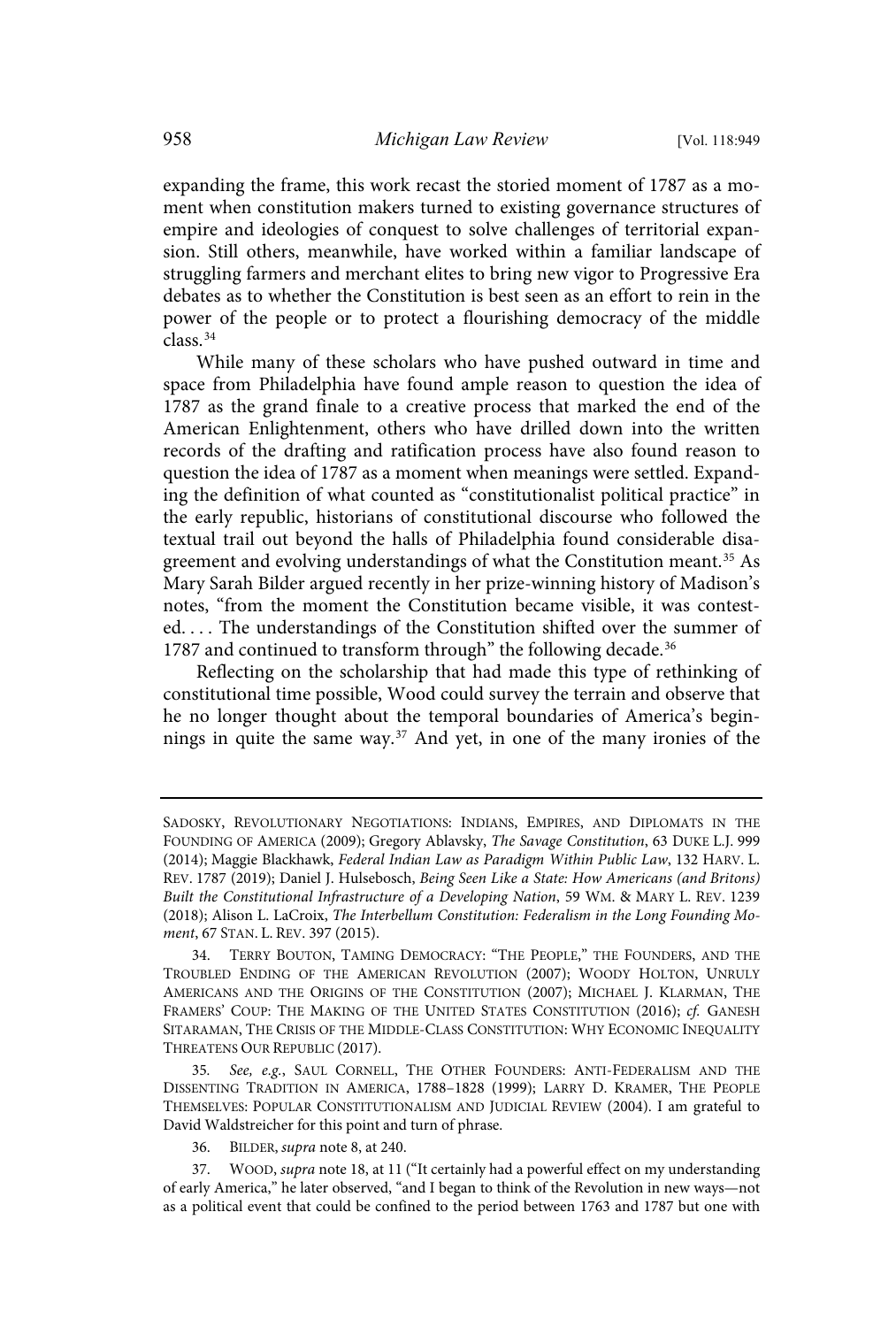writing of American constitutional history, the most recent book to emerge from a history department and capture the attention of members of the legal academy begins by quite deliberately bracketing this scholarship.<sup>38</sup> Instead, with a direct footnote to The Creation (p. 344 n.17), The Second Creation seeks to pick up the conversation where Wood left it fifty years ago, but this time, using a set of new tools to make sense of the creation of the U.S. Constitution.

### II. BUILDING THE CASE FOR A SECOND CREATION

The Second Creation begins with an act of imagination. Imagine the founding as a game, Gienapp advises his readers in the introduction (p. 8). This is a game, we learn, that takes place not in the halls of Philadelphia in 1787, nor in the ratification debates that followed in 1788, much less in the long struggles that erupted in the streets and courts of America for centuries to come. Instead, we are invited to conceptualize the making of the Constitution as an imaginary game that takes place on an imaginary ball court. The newly ratified Constitution, we are told, is the ball. The goal, we find out, is to score. And yet, while everyone can agree that the Constitution is a ball, no one who is on the court knows what type of ball they are holding. Nor, moreover, do they have any idea of the relevant surroundings or the rules of the particular game. Instead, it is only through the actual practice of playing, we learn, that a "more definitive sense of the rules, the ball, and the court gradually emerged" (p. 8), hardening into the fixed, written Constitution that we of the present have wrongly assumed was preordained from the beginning.

This opening metaphor of an imaginary ball game provides a helpful illustration of the methodological moves that distinguish The Second Creation from the preceding decades of historical scholarship. In a field long known for its aversion to theory, Gienapp enlists two distinct theories of law and language to build his case: first to identify the indeterminate Constitution of 1787–1788 and then to identify the fixed Constitution of the 1790s. In doing so, Gienapp delivers what may well be the strongest case yet for a chronology of uncertainty to fixity—one that, as we shall see, may require a more complex model of constitutional time and space.

great social and cultural significance that ran from at least the middle of the eighteenth century to the early decades of the nineteenth.").

See supra Introduction. To be sure, other histories of constitutionalism in early America have prompted robust discussions within the legal academy, including law professor Larry Kramer's The People Themselves, which was reviewed in every major law review and prompted a two-day symposium. See, e.g., Daniel W. Hamilton, A Symposium on The People Themselves: Popular Constitutionalism and Judicial Review, 81 CHI.-KENT L. REV. 809, 809 (2006). But as a recent article by Logan Sawyer argues, scholarly exchanges between historians of the Constitution's origins and theorists of constitutional interpretation are few and far between. See Logan Everett Sawyer III, Method and Dialogue in History and Originalism, 37 LAW & HIST. REV. 847 (2019) ("There is a sharp separation between the scholarly literature of originalists and that of professional historians.").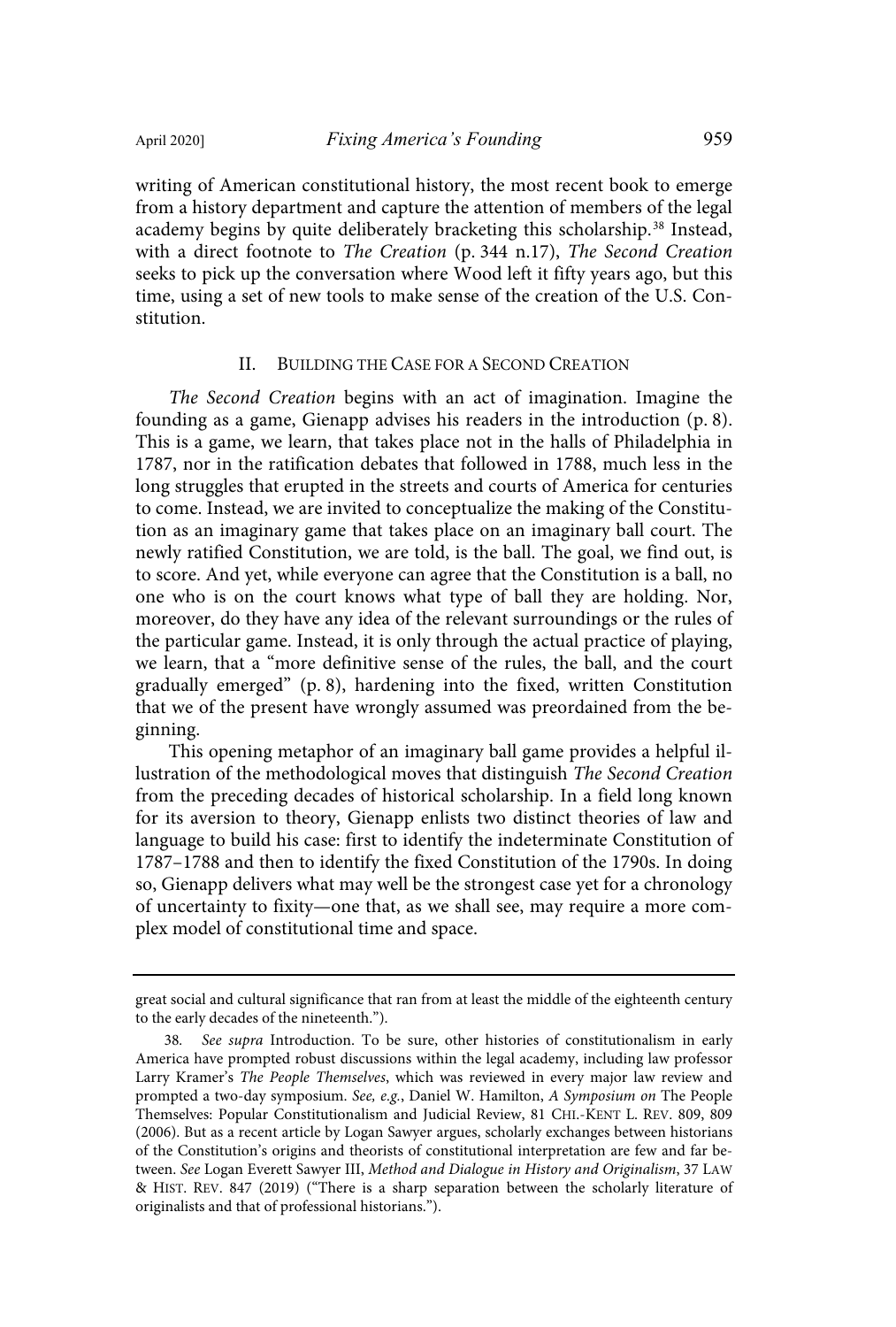#### A. Finding the Uncertain Constitution of 1787–1788

To build his opening case that the players who stepped onto the imaginary court did not have any clear idea what kind of "ball" (constitution) they were holding, Gienapp begins by dedicating the opening two chapters of The Second Creation to what we might profitably think of as the pregame show. This is a show that commences with the signing of the Declaration of Independence in 1776, moves briskly through the drafting of state constitutions, surveys the Articles of Confederation, and then lands squarely in the drafting process and ratification debates. While it took Wood nearly six hundred and fifty pages to cover this period, Gienapp covers the same in just over a hundred. And while Wood was focused on mapping how political elites wrestled with and worked through basic problems of representation and governance, Gienapp's goal is to tee up the main act of the second creation: a state of affairs defined by deep uncertainty as to what kind of object the Constitution was and how it ought to be interpreted.

Underpinning this central claim of the first part of the book is a familiar but as yet underutilized theory of what it takes to create a functioning legal system. As Gienapp makes clear with an appreciative footnote to the famed British legal philosopher H.L.A. Hart (p. 343 n.13), the best way of thinking about the Constitution is not the familiar act of a sovereign entity willing it into being at the moment of ratification. Rather, the best way to think about the Constitution is as a set of primary obligations that required a set of secondary rules in order to become operative and meaningful. In citing this theory of law,<sup>39</sup> Gienapp is perhaps one of the first historians to explicitly apply its framework to the construction of the U.S. Constitution. <sup>40</sup> And yet, while others have used it to probe the rules that lay at the foundation of legal systems from ancient China to Shakespearean England,<sup>41</sup> Gienapp's interest in this opening act lies not so much in excavating and observing the content of these rules that may have been in force when the Continental Congress first gathered; rather, his primary interest lies in mapping the changing mental habits and constitutional imaginations of those who set out to interpret the Constitution and bring its terms to life.

<sup>39</sup>. See H.L.A. HART, THE CONCEPT OF LAW (3d ed. 2012); see also Scott J. Shapiro, What Is the Rule of Recognition (and Does It Exist?), in THE RULE OF RECOGNITION AND THE U.S. CONSTITUTION 235 (Matthew D. Adler & Kenneth Einar Himma eds., 2009).

<sup>40.</sup> Professor Kent Greenawalt was the first to identify a possible rule of recognition in 1987. See Kent Greenawalt, The Rule of Recognition and the Constitution, 85 MICH. L. REV. 621 (1987). Since then, scholars have focused on the study of identifying Hart's rule of recognition in the contemporary U.S. legal system. See, e.g., THE RULE OF RECOGNITION AND THE U.S. CONSTITUTION, supra note 39; Stephen V. Carey, Comment, What Is the Rule of Recognition in the United States?, 157 U. PA. L. REV. 1161 (2009).

<sup>41</sup>. See RICHARD S. KAY, THE GLORIOUS REVOLUTION AND THE CONTINUITY OF LAW (2014) (surveying seventeenth-century England); Norman P. Ho, Internationalizing and Historicizing Hart's Theory of Law, 10 WASH. U. JURIS. REV. 183 (2018); William C. Starr, Hart's Rule of Recognition and the E.E.C., 28 N. IR. LEGAL Q. 258 (1977).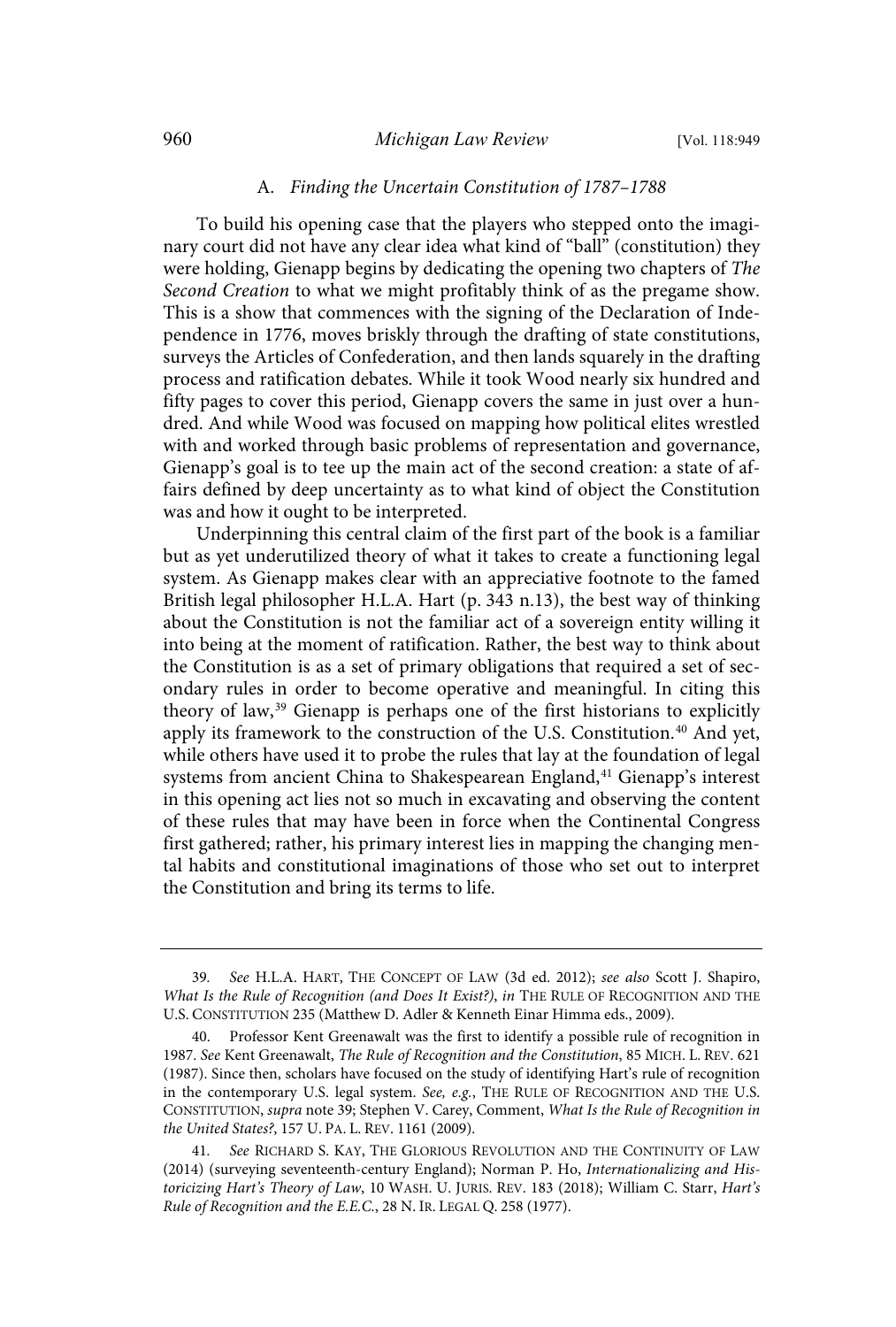This study of the shifting mental imagery of the 1770s and early 1780s begins in earnest with what will strike many readers as a familiar staging: a coast defined by thirteen colonies, whose inhabitants all shared the same constitutional imagination inherited from years of governance under the British Empire. For generations, we learn, Americans had embraced the idea that the best means of limiting the power of a king and a distant parliament lay not in rigid compliance with written words on parchment, but in a diffuse and yet commanding framework comprised of fixed principles, some written, some not, and all subject to change and clarification over time (p. 30). Gienapp offers compelling evidence of this particular conception of constitutional fixity that was conducive to constitutional change, describing a world in which a New York lawyer could insist that the rights of mankind were to be found on sunbeams written across the volume of humanity (p. 51), while a lawyer from Virginia could inform a courtroom that a constitution was but a thing that "describes general outlines only" (p. 52).

From this opening scene, Gienapp shows how the threads that composed this stable constitutional imagination began to loosen amidst the ruptures of independence, raising questions about whether, and if so how, they should be wound back together. The first undoing occurred in 1776, when in the process of trying to restart the state governments, Americans encountered a spectacle never before seen: constitutional authors. For those who had long envisioned the British Constitution as the work of an invisible hand of the ages, this novel spectacle of human authorship had a cascade of effects. Procedures of drafting and ratification replaced familiar appeals to custom as the main source of constitutional legitimacy, while these procedures in turn made constitutions more visible and distinct from the old holistic way of thinking of hybrid sources of law (p. 39).

While the appearance of these state constitutional authors began to tug at the coherency of the old way of thinking, the actual work of putting words on paper in Philadelphia left drafters equally uncertain about the document they were producing. As evidence of this uncertainty, Gienapp points to the divergent paths by which two key provisions in the Constitution found their way into the document. Turning to the Necessary and Proper Clause, Gienapp finds that this open-ended provision allowed participants to "deny[] the deeper ontological assumption that the Constitution's identity was definitively textual," at a time when no one could conceive why the specific meanings of words might matter (p. 68). And yet, Gienapp tells us, at precisely the same time that this clause betrayed old ways of thinking about unenumerated power, the Convention rejected James Madison's old-fashioned belief that Congress should have power to strike down any state law it deemed unjust. Instead, the Convention's decision to adopt a text-based limit on state power in the form of the Supremacy Clause produced a "new set of mental habits," in which the text of the document—not principles of justice—would be the deciding criteria of legality (p. 64).

If this "daily wordsmithing" (p. 69) in Philadelphia produced an uneasy coexistence of old and new mental habits, the ratification debates that followed worsened the situation still further. In Gienapp's account, while eve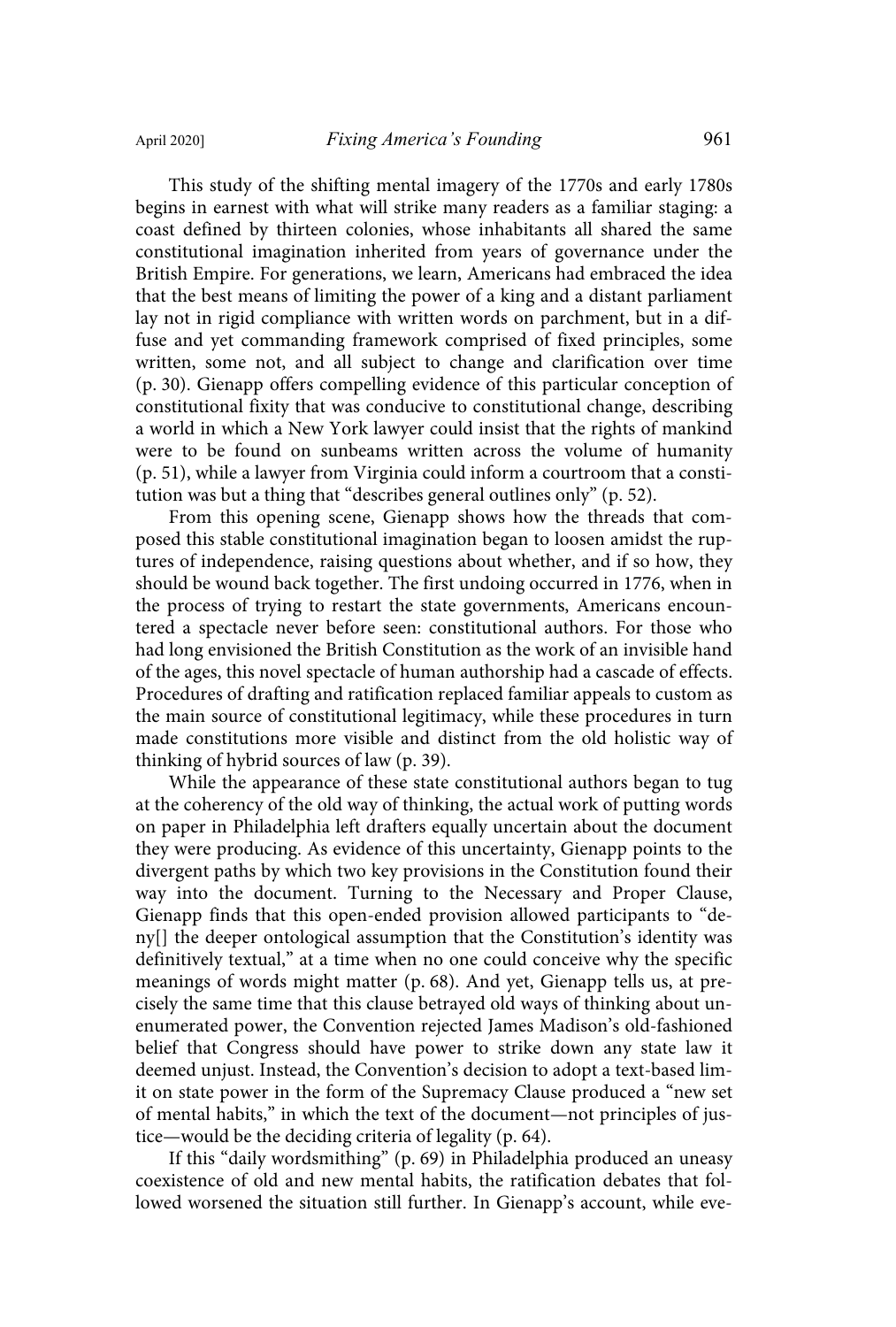ryone involved in the debates may well have simply reverted back to the old way of thinking about the Constitution, a set of "highly contingent reasons" led the Constitution's opponents to turn their gaze to the constitutional text—in turn prompting the Constitution's advocates to respond in kind (p. 83). This obsession with the need for precise language, Gienapp argues, began only when Anti-Federalists suddenly discovered that they could no longer count on structural solutions of representation. Reluctantly, they seized upon the imperfect, unfinished nature of the text that Federalists had only recently celebrated as a defining feature of the Constitution and began transforming it into a profound threat to society (pp. 83, 95–96). Federalists soon took the bait, "doubling down on their commitment to an imperfect, unfinished Constitution and disparaging language in the process" while at the same time "insisting that the Constitution was clear and Anti-Federalists had simply misread it" (p. 103).

Surveying these arguments that flourished during the debates, Gienapp concludes that by the time Americans cast their votes in favor of the Constitution, it was unclear what, precisely, they had ratified. Was this a document to be interpreted as an open-ended, imperfect set of principles, as Federalists had initially argued? Or was it instead, as they offered in their rebuttals, a finished document that rested on the precision of words? (pp. 129–30). It is in this confused state of affairs that Gienapp lowers the curtain on this pregame show, leaving us with a Constitution very different than both the triumphant grand finale that Wood had suggested and the moment of structurally encoded inequalities that others have since excavated. Instead, readers are left at the end of Chapter Two with a profoundly uncertain Constitution, one that a new generation of ball players would slowly, inadvertently begin to transform into the fixed Constitution we know today.

#### B. Finding the Fixed Constitution of 1796

To make the case for how this indeterminate object transformed into the fixed Constitution of 1796, Gienapp enlists the help of philosopher Robert Brandom, a scholar whose theory of the human language has been compared to Copernicus's discovery of the universe itself. <sup>42</sup> As Gienapp explains at length elsewhere, Brandom's theory of inferentialism stands in contrast to the theories of language that have animated much of the previous writing on the Constitution. <sup>43</sup> Whereas prior scholarship tended to assume that references to the Constitution were references to a known object, Brandom's theory begins from the premise that humans produce meanings not by pointing to an external object, but rather through the uniquely human process of ask-

<sup>42.</sup> P. 9; see Alex Oliver, Pink Elephants, LONDON REV. BOOKS, Nov. 2, 2000, at 35, 35 (book review) (describing a blurb on the book jacket that compares Brandom's theory to that of Copernicus).

<sup>43.</sup> Jonathan Gienapp, Historicism and Holism: Failures of Originalist Translation, 84 FORDHAM L. REV. 935 (2015).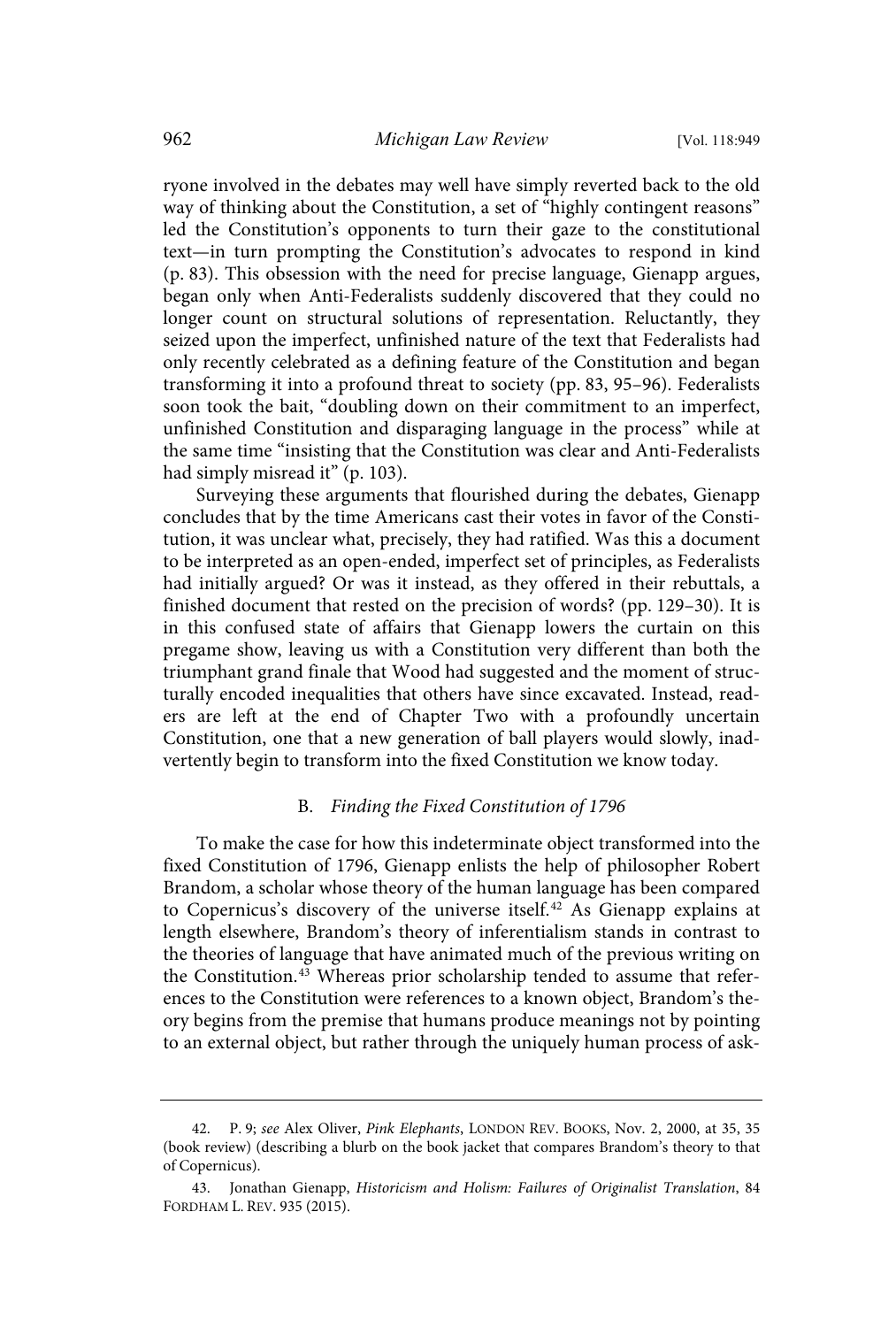ing for and giving reasons about that ostensible object. <sup>44</sup> Using this analytical lens, Gienapp reads the records of congressional debate to reveal how an inchoate Constitution had, by 1796, hardened into the fixed Constitution we know today (pp. 38–39).

The first of these debates occurred in the spring of 1789, when members of the First Congress stumbled upon a basic question: Who in the nation's capital, if anyone, had authority to remove executive officers? The Constitution was silent on the specific matter, offering no obvious answers. While others have read the removal debates simply as an act of constitutional interpretation, by placing this issue in the context of the indeterminacy of 1787, Gienapp explains why such a seemingly straightforward question raised a much broader ontological question about the nature of the document itself. From the outset, he argues, claims about the meaning of constitutional silence required making claims about the type of the document. While politicians who argued that silence constituted a clear and transparent order not to act were obliged to assert that theirs was a "finished, linguistic Constitution" (p. 135), those who argued to the contrary that silence constituted an obvious invitation to act were obliged to justify their claims by invoking an "unfinished and imperfect Constitution" (p. 136).

Rather than simply rehashing these two arguments, however, Gienapp shows how and why this opening debate led to the creation of a new mental image: an image of the textual Constitution produced not by any sincerely held belief in textualism but rather by the happenstance of debate. According to Gienapp, the peculiar facts of the dispute meant that those arguing in favor of a power to remove had to do more than simply establish that constitutional silence allowed for action. They had to explain and justify why the Constitution lodged the power in a particular branch or combination of branches (Chapter Three). This particular contingency, Gienapp argues, had an ironic and unanticipated effect: it subtly undermined the idea of the open-ended Constitution of the pre-1770s (p. 162). Because disputants were obliged to justify which branch had the power to act, disputants in turn had to argue that beneath constitutional silence one could find hidden meanings that could be interpreted through other parts of the constitutional text—or perhaps even the words of the constitutional authors. Here, then, we find the earliest beginnings of what one might think of as original law or original intent: rooted not in any overarching concern for the text but rather borne of the need to justify a particular argument on the Congressional floor.

Gienapp traces a similar pattern when he turns from the opening removal debate that had begun to produce a textual Constitution to the second major source of debates: the addition of the Bill of Rights (pp. 177–90). Here too, Gienapp begins with a seemingly straightforward, mundane question: Where, if anywhere, should amendments to the Constitution be located

<sup>44.</sup> Jonathan Gienapp, The Transformation of the American Constitution: Politics and Justification in Revolutionary America 25 (July 2013) (unpublished Ph.D. dissertation, Johns Hopkins University) (on file with the Michigan Law Review).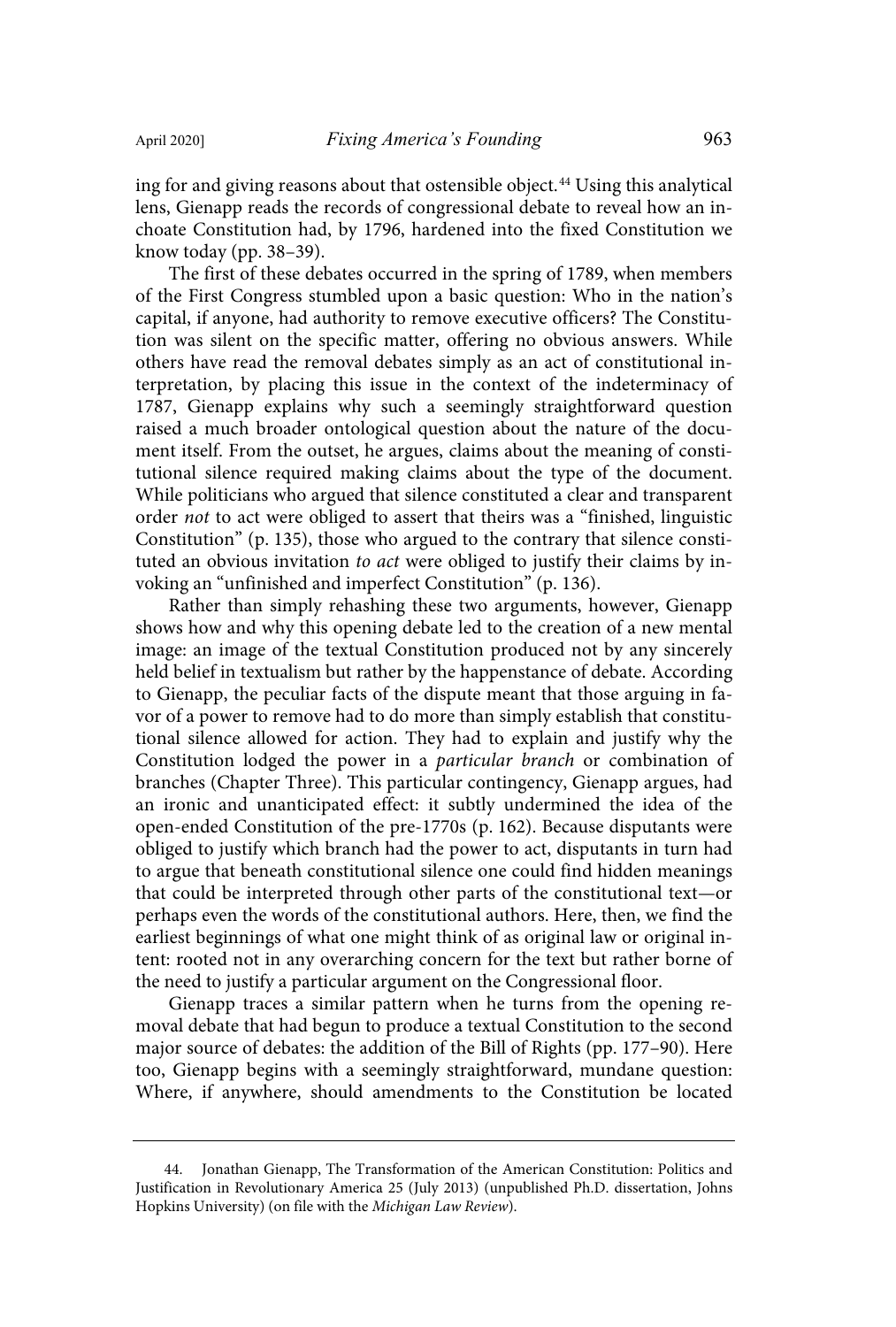within the physical text? And here too, Gienapp finds that answering this basic question triggered ontological debates that hinged directly on the "fundamental character of the Constitution itself" (p. 188). And once more, as in the case of the removal debate, Gienapp finds that the need to justify particular answers ushered in new modes of thinking. While advocates of interweaving the amendments into the text invoked the longstanding conception of a constitution as a holistic, timeless arrangement of power, those who successfully argued in favor of affixing the amendments as a separate appendix offered a radically different vision: one in which the original text was sacred and separate in time (p. 189). By accepting this second proposal, we learn, Congress in turn produced a literally new way of looking at the Constitution—as a sacred archival text tethered to the founding moment of 1787. Moreover, owing to the whittling down of the amendments to individual rights, the resulting document instructed readers to view the Constitution not as an "elaborate, interlocking, holistic system," but rather as a set of textual guarantees (p. 196).

While these opening debates thus produced both a mental image of a textual and archival document by the fall of 1789, old habits lingered on. By 1790, when Congress assembled again in New York City to embark on the work of lawmaking, it was still entirely possible for politicians to visualize the sacred, written words of their Constitution not as the definitive guide to interpretation but rather as simply a point of entry into "a necessarily unfinished system" (p. 216). Instead, it would require yet another series of debates to fuse these two modes of thinking and create the fixed, archival Constitution we would recognize today. This process of fusion and legitimating, we learn, emerged as a result of the high-stakes political debates surrounding two of the most controversial federal policies of the 1790s: the formation of a national bank that seemed to favor the wealthy and the president's restoration of ties with the ousted royal officials of the British Empire.

In the first of these debates, opponents of a national bank fashioned a novel argument to rebut claims that the Necessary and Proper Clause provided Congress with power to establish a bank. Drawing initially on the textual Constitution that had emerged out of the removal debates, these disputants amassed an arsenal of text-based arguments—from the structure of enumerated powers to the eventual Tenth Amendment—to insist that "necessary" meant only what was necessary for constitutionally sanctioned ends (p. 229). Crucially, however, they also linked these textual arguments to archival arguments. Building upon the original intent arguments that had first bobbed to the surface during the removal debates of 1789, opponents now tethered their textual arguments to a historical excavation of the records of the creation of the written Constitution (pp. 243–44). Supporters of the bank, meanwhile, were "willing to play the same game of giving and asking for reasons" (p. 244) and fought back on the same terms: offering up the archives as a solution to the longstanding recognition of the incomplete and imperfect nature of the Constitution. In doing so, they too "were beginning to sanction historical appeals" (p. 236), tying particular words to the broader ends the Constitution was intended to accomplish (p. 219).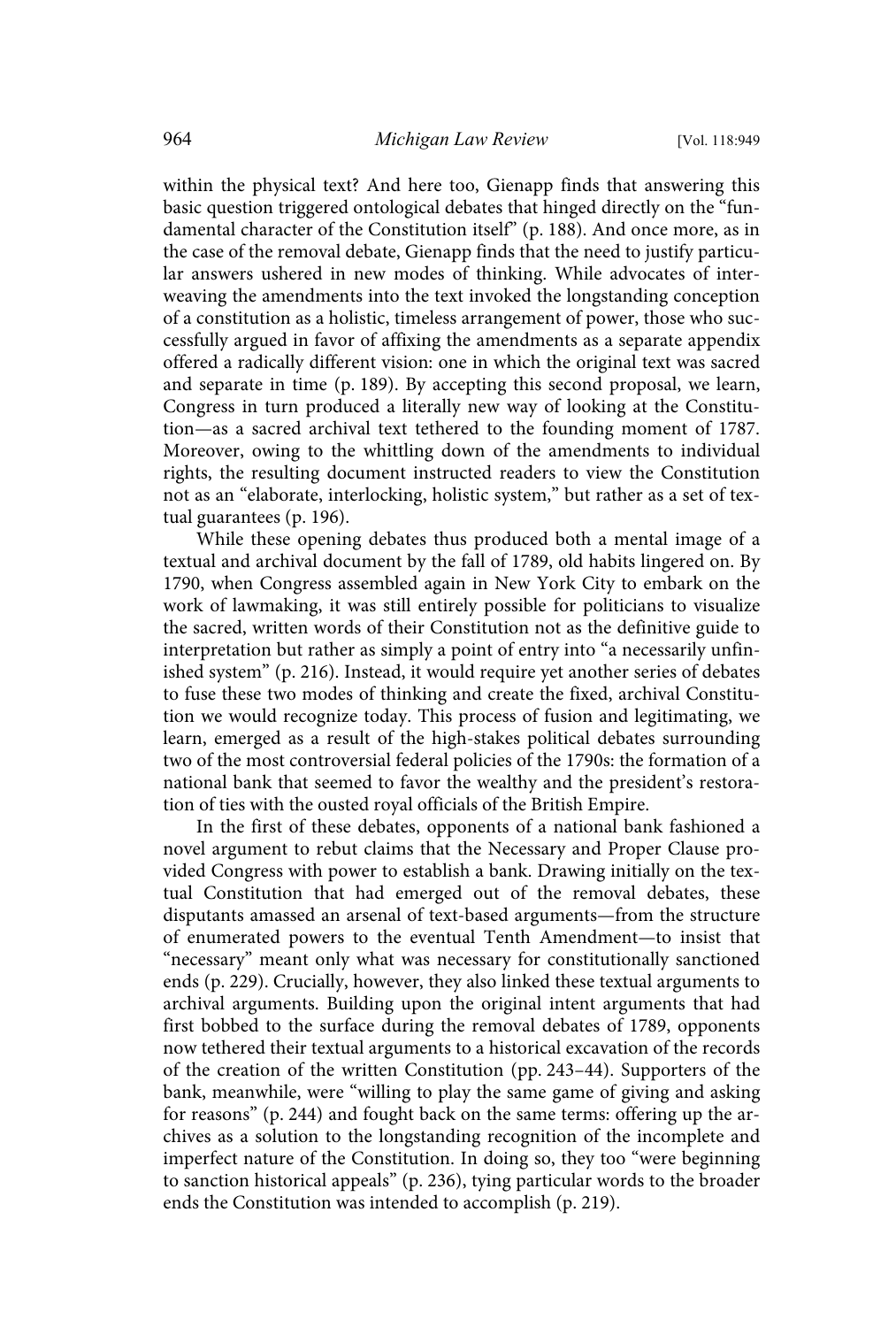Even as this exchange made it possible to see how the archival past could be used to interpret the present, a last and crucial set of questions remained: whether the newly emerging textual, archival Constitution was truly a complete and supreme legal system in need of no external inputs. These questions, Gienapp argues, were answered in 1796, when a novel question presented itself—one that arose not because of constitutional silence or constitutional ambiguity but rather because of what appeared to be constitutional inconsistencies. As Gienapp explains, this last great episode in the creation of the Constitution arose over the question of whether the people's representatives in the House had the right to review a treaty.

This dilemma developed because of what appeared to many to be a contradiction in the Constitution. On the one hand, the Constitution mentioned only the president and the Senate in the process of making treaties, yet it explicitly required the House's approval (p. 262). And once more, this seemingly straightforward question raised a much larger ontological question (p. 277) as both sides "dug beneath the surface, desperate to resolve the Constitution's complexities" (p. 287). In the process, participants who could agree on little else "converged on a particular game of giving and asking for constitutional reasons" (p. 288). In doing so, they made the final step of linking the textual and archival character of the Constitution not simply to the general wisdom of the Founding era, but to concrete creators at specific moments in time, cementing into place the idea that the Constitution could be understood through the "time-locked understandings of original authors" (pp. 289–90).

And so, by the time the congressmen returned home and the last game had ended, the ball that they picked up in 1789 had become a known object on a known court, one upon which any future participant who wished to score points would be required to abide by the rules that had come into being. In place of the old conception of fixity that saw perpetual change and constitutional stability as mutually compatible, a radically new understanding of constitutional fixity had emerged. By imagining the act of creation as one with definitive authors and precise words, the idea of change now became wholly antagonistic to the new conception of fixity. Theirs was a new constitutional imagination born not from any particular commitment to textualism, but from the sheer happenstance of arguments that could take on lives of their own, colliding in space until the historian holding the curtains would lower the lights on the second creation of the Constitution.

#### III. IN SEARCH OF A SYNTHESIS: OPEN QUESTIONS AND FUTURE RESEARCH

Centuries before Gienapp invited readers to imagine the creation of the Constitution as a decade-long game of ball, a planter from Savannah, Georgia invited Americans to imagine the Constitution as a ship of commerce, waiting to carry its cargo to market in a world that was not really a game at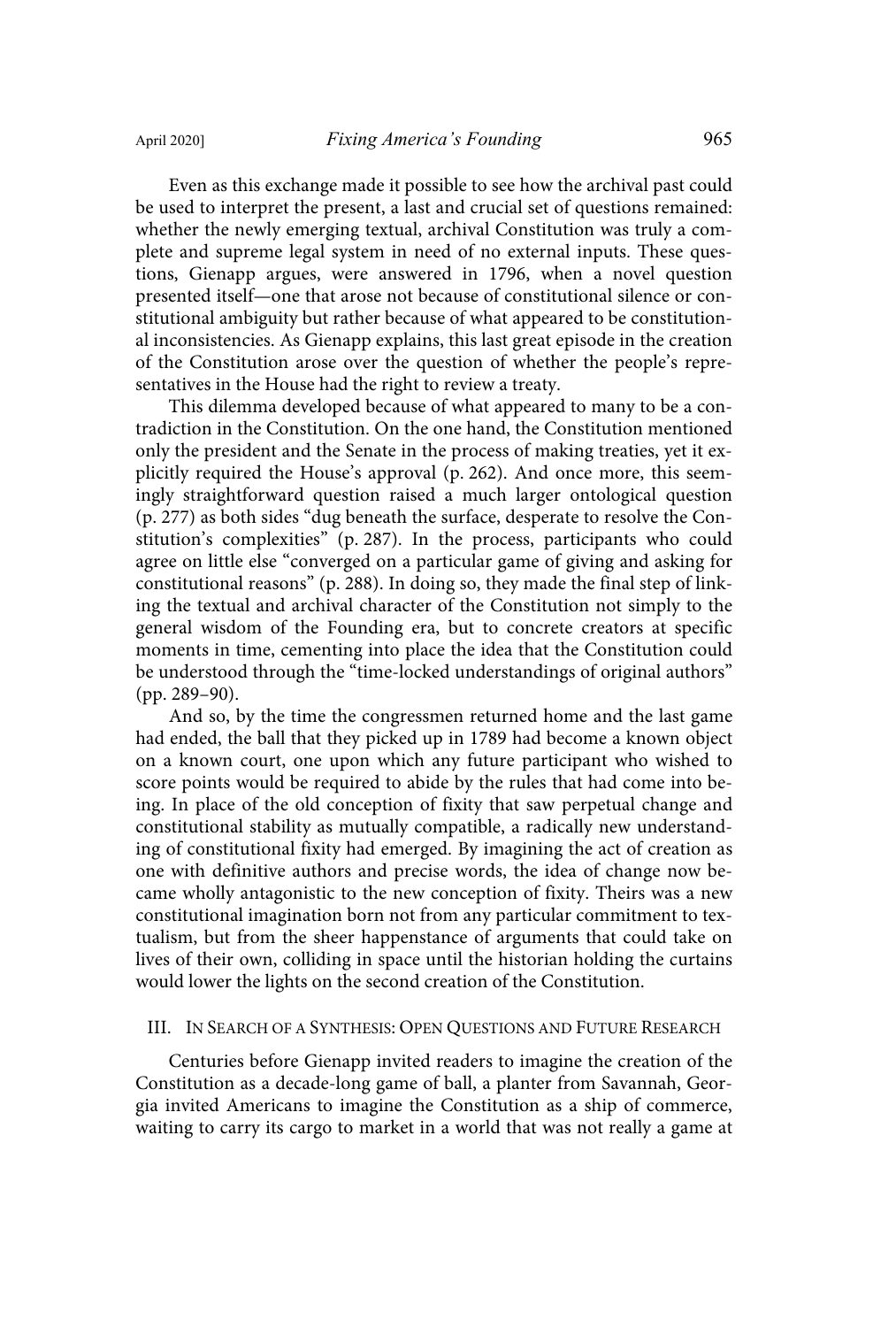all.<sup>45</sup> This metaphor that Congressman James Jackson chose to describe the Constitution was by then a familiar one to the congressman, a man whose thousand-acre rice plantation bordered a river that still bore the name of those who had come across its tributaries first <sup>46</sup> and who believed that the Black people whom he had purchased to work the fields were better off enslaved.<sup>47</sup> For decades, merchant ships like the one Jackson conjured up to describe the Constitution had provided the best means of carrying the produce of the plantations to market and the only means of carrying enslaved men and women from Africa's shores to America's ports, before becoming the chosen symbol of the Constitution in celebrations from Boston to Charleston. 48

Owing to The Second Creation's focus on the internal analytical logic of asking for and giving answers in the halls of Congress, the material world from which this metaphorical ship emerged and the rules and legal institutions that kept it afloat remain just beyond the book's scope of inquiry. In this Section, I invite us to consider what it might look like to read the transcribed words of men like Congressman Jackson through the lens of the broader archive that historians of early America have excavated. By returning to the sources of The Second Creation, this rereading suggests the possibility for a framework of American constitutional history that can accommodate multiple time horizons. In particular, it suggests that the core of indeterminacy that The Second Creation identifies in the founding moment of 1787 may well have coexisted alongside a more stable world of customary rules and material realities that shaped how people like Jackson conceptualized the Constitution. This composite view, in turn, reveals a set of open questions about the nature and sources of constitutional stability in moments of transformation, while also suggesting future lines of research that respond to H.L.A. Hart's call for a study of the primary and secondary rules that rendered legal systems functional. To illustrate these analytical possibilities, this Section begins by returning to the archival records of The

48. See Charleston (S.C.) May 29. Grand Procession, U.S. CHRON. (Providence), June 19, 1788; Federal Procession and Order of March, PA. PACKET, May 3, 1788; From the Charleston (South-Carolina) Gazettes, BOS. GAZETTE, June 16, 1788; Grand Procession, MASS. SPY, July 10, 1788, at 2; New-York, July 24, DAILY ADVERTISER (N.Y.), July 26, 1788, at 2; Philadelphia, July 4: Order of This Day's Grand Procession, INDEP. GAZETTEER (Phila.), July 4, 1788; Ratification of the Federal Constitution, by Massachusetts!!, AM. HERALD (Bos.), Feb. 11, 1788; see also Observations on the Federal Procession, MASS. GAZETTE, Aug. 1, 1788.

<sup>45.</sup> 1 ANNALS OF CONG. 442 (1834).

<sup>46.</sup> 12 DEBATES IN THE HOUSE OF REPRESENTATIVES 733 (Helen E. Veit et al. eds., 1994) ("I hold one thousand acres of tide rice land, on the Altamaha.").

<sup>47.</sup> 1 ANNALS OF CONGRESS 352 (1834) ("[H]e believed it was capable of demonstration that [slaves] were better off in their present situation than they would be if they were manumitted. What are they to do if they are discharged? Work for a living? Experience has shown us they will not. Examine what has become of those in Maryland; many of them have been set free in that State. Did they turn themselves to industry and useful pursuits? No, they turn out common pickpockets, petty larceny villains."); see also WILLIAM OMER FOSTER, SR., JAMES JACKSON: DUELIST AND MILITANT STATESMAN, 1757–1806, at 89 (1960).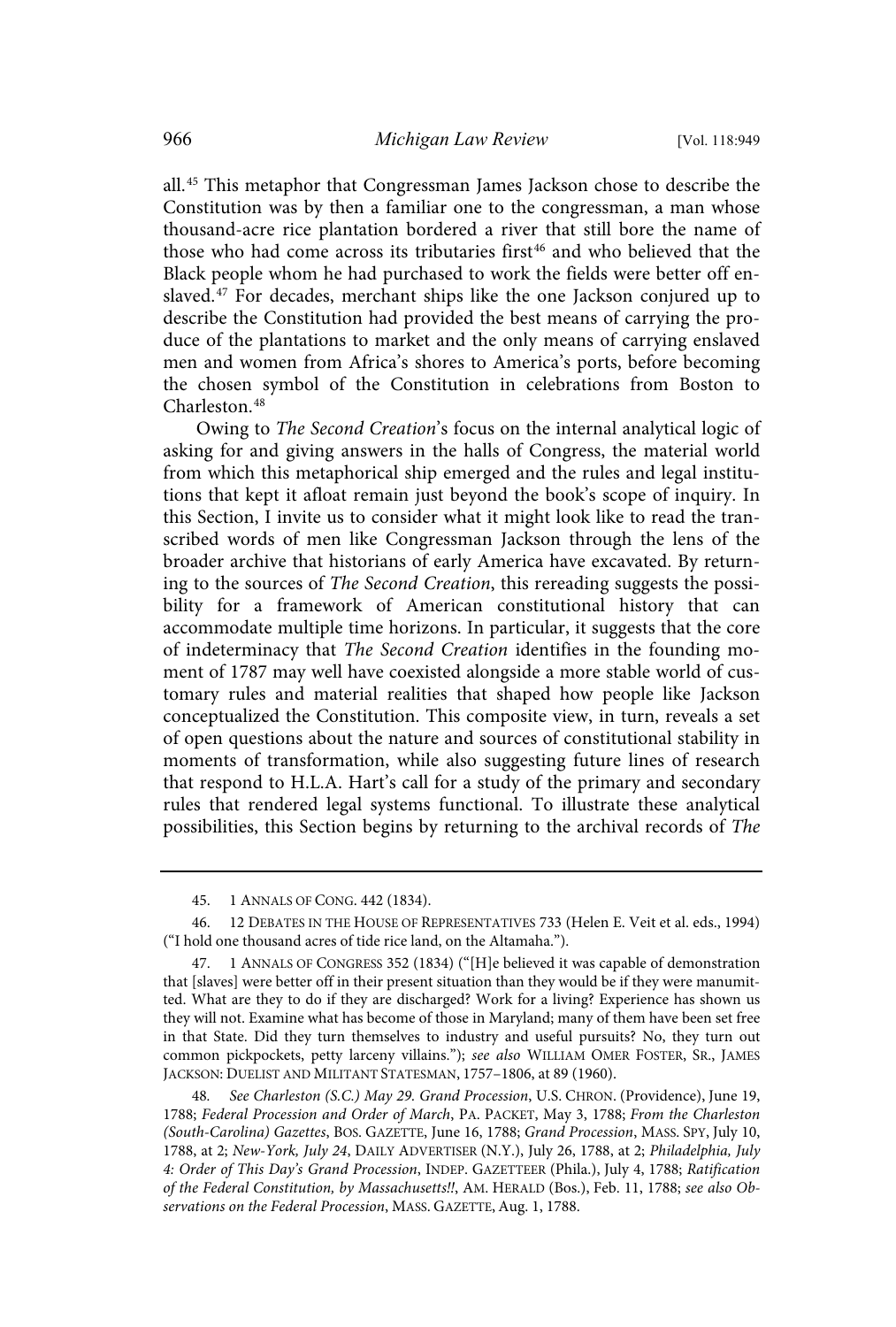Second Creation to identify traces of stability, before drawing upon secondary sources to offer a preliminary sketch of the broader world in which these constitutional understandings emerged.

### A. Finding Constitutional Indeterminacy: The Sources

As a point of departure, return for a moment to the first piece of evidence that Gienapp offers to illustrate the constitutional uncertainty that characterized the First Congress: the quote from Congressman James Jackson comparing the Constitution to a merchant vessel (p. 1). In Gienapp's reading, this quote is best interpreted as proof of the indeterminacy surrounding the nature of the Constitution that defined the founding moment. But when one returns to the *Annals of Congress* in which the quote appears and locates the source in the broader archive of America, an alternative interpretation is possible. Congressman Jackson was not speaking about the uncertainty of what constituted the Constitution. Instead, he was speaking quite confidently about the Constitution as a metaphorical merchant ship. Moreover, the congressman was using this widely recognized metaphor to raise questions not about the Constitution's ontological status, but rather about the inevitable unknown strengths and weaknesses of a new vessel and the ability to succeed in the journey that awaited.<sup>49</sup>

A similar alternative reading is possible when one turns from the opening analogy of the Constitution as a merchant ship to sources describing the nature of the Constitution and its rules of interpretation. For example, in support of the thesis that drafters of the Constitution were of two minds as to what type of document the Constitution should be, Gienapp points readers to the words of Edmund Randolph of Virginia, who "seemed to hover between two distinct brands of constitutional imagination" (p. 66). As evidence, Gienapp cites Randolph's first two guidelines for how to draft a Constitution: (1) "[t]o insert essential principles only" and (2) "[t]o use simple and precise language" (p. 65). For Gienapp, who reads "essential" as the equivalent of "broad," (pp. 66–67), these guidelines "cut in an entirely different direction" (p. 66). But it is possible to reconcile the two statements into a coherent whole: perhaps Randolph simply envisioned using simple and precise language to insert essential principles.

Likewise, although Gienapp detects uncertainty surrounding the rules of interpreting the Constitution in 1787, here too the evidence allows for alternative interpretations. According to Gienapp, this uncertainty is best embodied in the writings of Alexander Hamilton (p. 121). And yet, as in the case of Randolph's two distinct brands of constitutional imagination, there are ways to reconcile the evidence for Hamilton's "divergent thoughts on the subject" (p. 122). Consider, for example, this list that Gienapp presents as evidence of the contradictory ways that Hamilton described the rules of interpretation: (1) "the rules of legal interpretation are rules of common sense,"

<sup>49</sup>. See 1 ANNALS OF CONG. 442 (1834).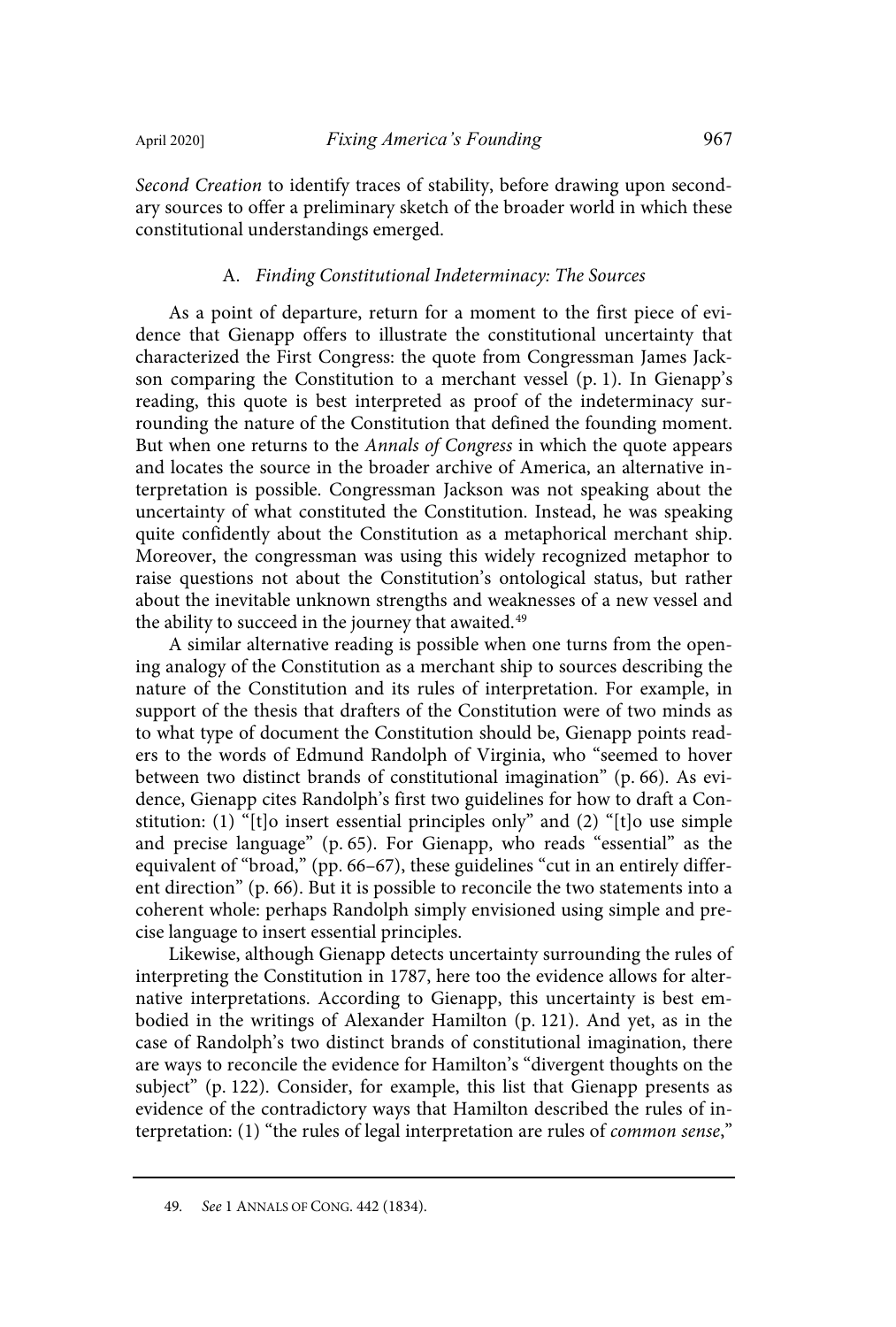(2) a textual provision ought to be interpreted in light of its "natural operation," and (3) a textual provision could be tested based on whether it was "consistent with reason or common sense" or "unnatural and unreasonable" (p. 121). While Gienapp reads this as a "hodgepodge" of tests that could be used "alternatively" (p. 121), on its face, it is again not immediately clear why these are in tension. All seek to ground interpretation according to that which is based on common sense, reason, and natural operation, in what Hamilton presented as a coherent whole.<sup>50</sup>

It is equally possible to reconcile Hamilton's views about the applicability of legal maxims to the Constitution. In Gienapp's reading of the evidence, Hamilton's writings reflect a desire for stability in a novel situation, rather than any recognized conventions of interpretation (p. 121). As evidence, Gienapp finds an apparent tension in Hamilton's writings. As Gienapp writes:

Hamilton often spoke confidently of the applicability of certain conventional legal rules, such as when he argued that "a specification of particulars is an exclusion of generals" and "the expression of one thing is the exclusion of another." . . . Yet, despite these invocations, he also strenuously contended that certain legal maxims "would still be inapplicable to a constitution of government." (pp. 122–23)

As Gienapp points out, both of the quoted phrases in the passage above are from the same source: Federalist 83. A return to this source, moreover, provides a means of resolving the apparent tension. Hamilton's goal in this essay was neither to speak confidently of the applicability of the rules nor to reject their applicability. Rather, as Gienapp notes, Hamilton's stated goal was to demonstrate the correct mode of applying general legal maxims that lacked a clear technical rule to the Constitution. In this case, Hamilton was offering advice about how to apply these general legal maxims (i.e., "A specification of particulars is an exclusion of generals" and "The expression of one thing is the exclusion of another") to the Constitution. <sup>51</sup> Federalist 83 can thus easily be read today as the work of a lawyer explaining how to apply general maxims to the constitutional structure.

A similar alternative reading is evident when one turns from the drafting and ratification debates to the apparent indeterminacy that haunted the members of the First Congress as they reassembled in 1789 to begin the business of setting up the new government. To make the case that these in-

<sup>50</sup>. See THE FEDERALIST NO. 83 (Alexander Hamilton) ("This being the case, let me ask if it is consistent with common-sense to suppose that a provision obliging the legislative power to commit the trial of criminal causes to juries, is a privation of its right to authorize or permit that mode of trial in other cases? Is it natural to suppose, that a command to do one thing is a prohibition to the doing of another, which there was a previous power to do, and which is not incompatible with the thing commanded to be done? If such a supposition would be unnatural and unreasonable, it cannot be rational to maintain that an injunction of the trial by jury in certain cases is an interdiction of it in others.").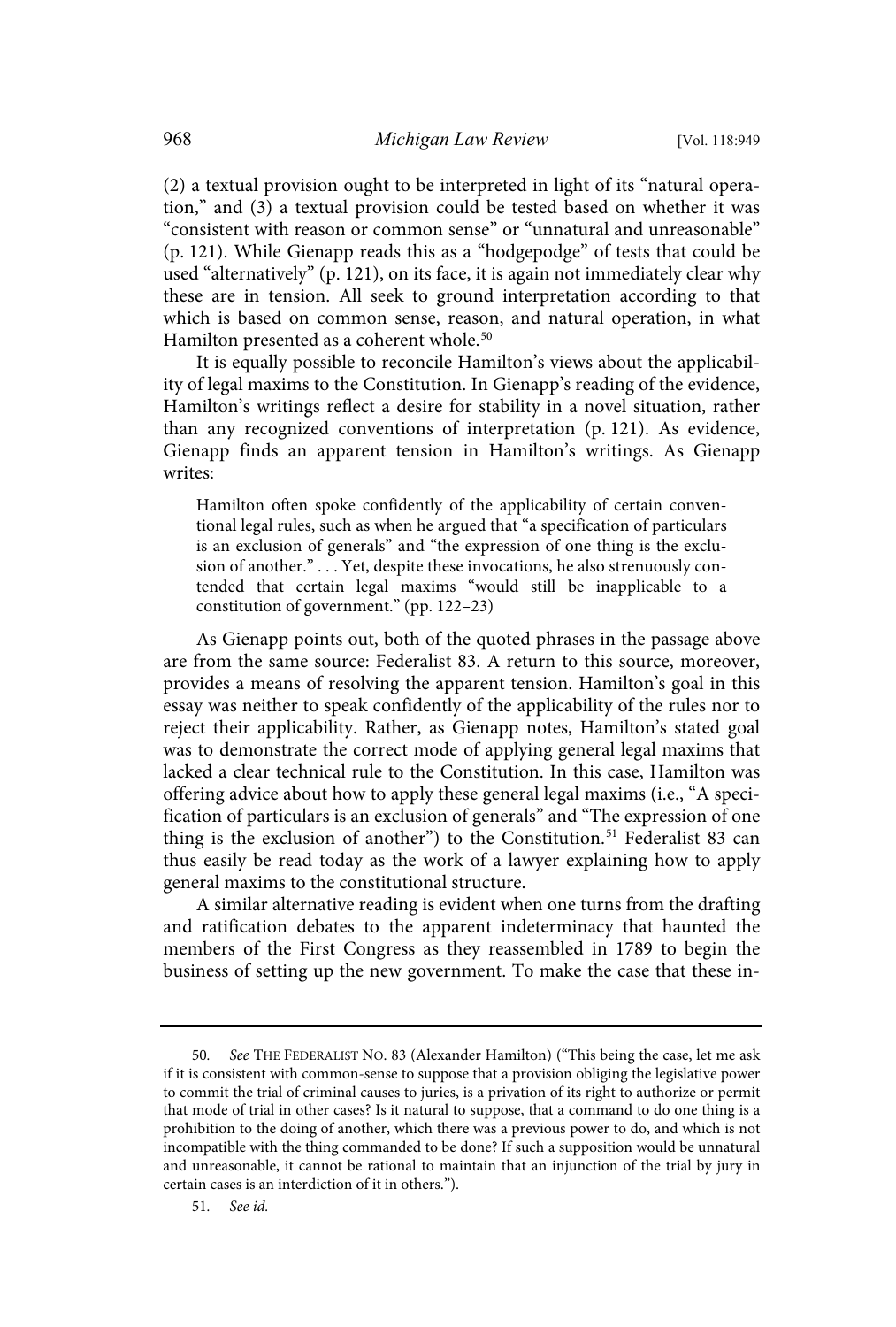augural congressmen saw the question of the removal of executive officers not simply as a moment of constitutional interpretation, but as one precipitating a deep ontological question, Gienapp cites Congressman Thomas Scott of South Carolina: "Strange, that all this should arise from the executive magistrate's having the power of removal."<sup>52</sup> The implication here is that when Scott said "all this," he was referring to the ontological debate that Gienapp summarized. But again, a return to the source allows for an alternative reading. Scott, it appears, was not referring to the ontological question as to what type of document the Constitution was. Instead, Scott's phrase "all this" was referring to a specific argument about the removal power that struck him as manifestly absurd.<sup>53</sup>

While these alternative readings suggest there may have been at least some settled understandings as to what constituted a Constitution and basic principles of interpretation in 1787, they also invite further study of the scope of transformation in the 1790s. Consider, for example, Gienapp's account of how debates surrounding the Bill of Rights prompted a mental transformation among members of the First Congress, giving way to "a distinct brand of written constitutional consciousness" (p. 170). According to Gienapp, the best evidence for this transformation is James Madison (pp. 168–69). But while Gienapp offers a riveting and persuasive account of how the debates made it easier to imagine the Constitution as something bounded in archival time, Madison himself presented his thoughts about the Bill of Rights as consistent across time. Perhaps most notably, in a letter to Thomas Jefferson dated October 17, 1788—before the debates in Congress that supposedly transformed his way of thinking about the Constitution— Madison explained that he had always envisioned "a bill of rights" in the same light.<sup>54</sup> "My own opinion," he wrote, "has always been in favor of a bill of rights; provided it be so framed as not to imply powers not meant to be included in the enumeration. . . . I have favored it because I supposed it might be of use, and if properly executed could not be of disservice" <sup>55</sup>—a po-

52. P. 127 (emphasis added).

<sup>53.</sup> 1 ANNALS OF CONG. 553 (1834) ("I have listened to the arguments in support of this motion these three days with great attention, and think, when taken together, they consist in this, the raising of a great number of frightful pictures, which, at first sight, appear very terrible; but when they are attentively contemplated, they appear to be the vagaries of a disordered imagination. Let us examine one or two of these frightful pictures, merely as a sample of the whole set, and see what they amount to. The most frightful of all that have been brought into view is, that the Treasurer must be the mere creature of the President, and conform to all his directions, or he arbitrarily removes him from office, and lays his hands violently upon the money chest . . . . Thus despotism rides triumphant, and freedom and happiness are trampled in the dust. Strange, that all this should arise from the Executive Magistrate having the power of removal." (emphasis added)).

<sup>54.</sup> Letter from James Madison to Thomas Jefferson (Oct. 17, 1788), in 11 THE PAPERS OF JAMES MADISON 295, 297 (Robert A. Rutland et al. eds., 1977).

<sup>55</sup>. Id.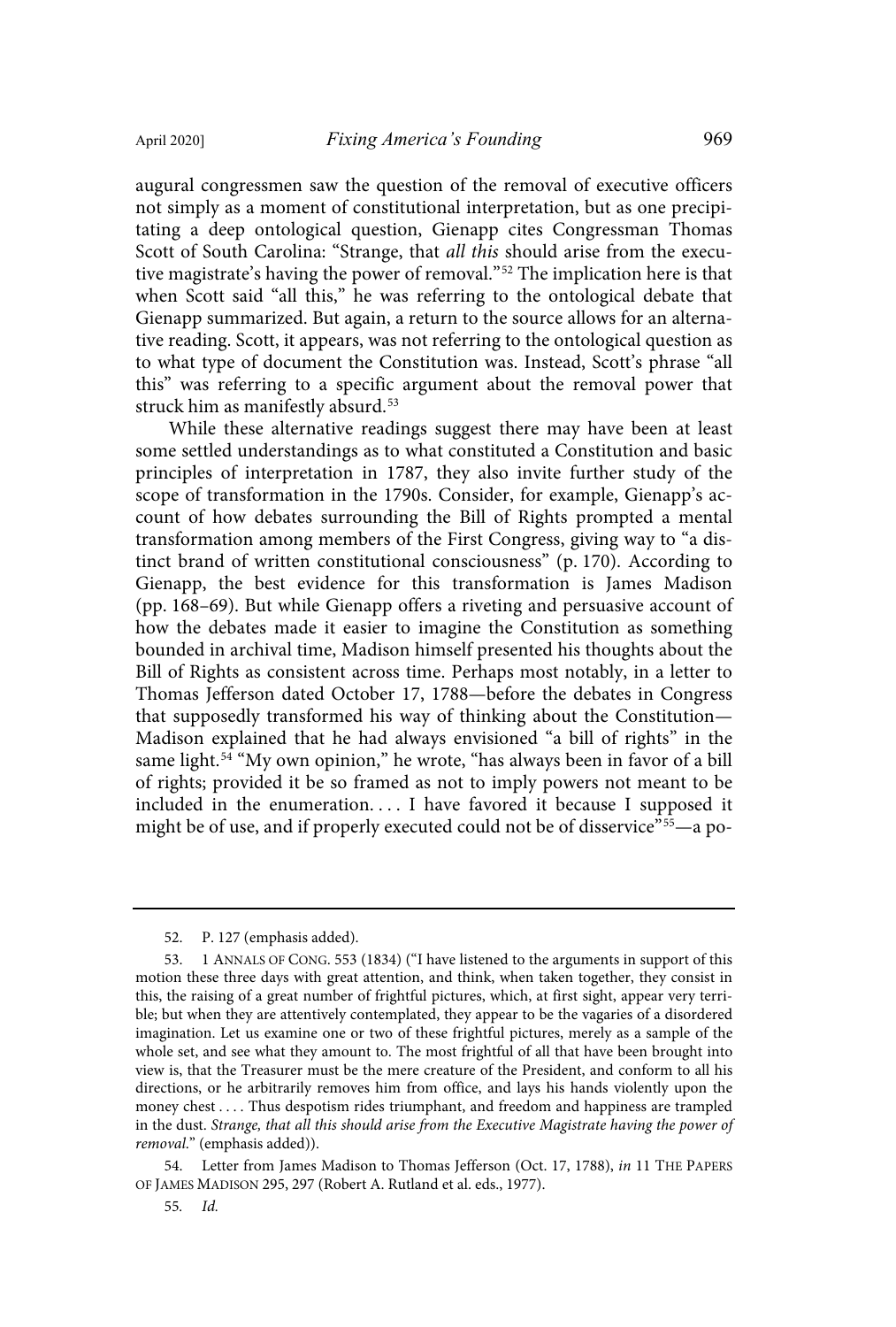sition Madison later echoed in the House of Representatives on the first day of debates in June of 1789.<sup>56</sup>

To be sure, it is certainly plausible that Madison was inventing a narrative of continuity—although, according to one historian, Madison was "impressively consistent in the way he spoke about a bill of rights."<sup>57</sup> But even assuming he was endeavoring to provide clarity where there was none, the words Madison chose are telling for another reason. Most strikingly, as early as October of 1788, he was able to describe in private correspondence the possibility of a "declaration of . . . rights" that could be "added" to the Constitution as an "addition." This word choice suggests that even before engaging in the congressional debate of 1789, Madison could conceive of tethering the original Constitution to a particular time and supplementing a declaration of rights. $58$ 

Taken together, these sources suggest that even in a moment of heated and passionate debate about what the Constitution meant, participants could nevertheless still find places of common ground in how they described the rules of constitutional interpretation and the process of constitutional amendment. Consider, by way of a concluding example, the principles of interpretation that delegates to the Continental Congress drew upon as they debated the scope of the Articles of Confederation. Although the Articles does not feature prominently in The Second Creation, a return to the sources reveals that members of the Continental Congress invoked similar criteria to adjudicate whether particular interpretations of the Articles of Confederation were valid.

In debates ranging from the scope of the legislature's power to apportion Confederation expenses to its power to choose a permanent city of residence, participants regularly adjudicated questions based on whether the action would cause inequality and injustice to the member states that composed the United States assembled in Congress. For example, when delegates from New York wrote home in the spring of 1783 to justify their opposition to a proposed national plan that would determine each state's relative contributions to the Confederacy, they interpreted the application of Article Eight of the Articles of Confederation by emphasizing principles of injustice and inequality to the states:

Our opposition to the first plan proposed was founded principally on this consideration that it left the interested party judge in his own cause, might

<sup>56.</sup> 1 ANNALS OF CONG. 436 (1834) ("I will own that I never considered this provision [a bill of rights] so essential to the Federal Constitution as to make it improper to ratify it, until such an amendment was added; at the same time, I always conceived, that in a certain form, and to a certain extent, such a provision was neither improper nor altogether useless.").

<sup>57.</sup> ROBERT A. GOLDWIN, FROM PARCHMENT TO POWER: HOW JAMES MADISON USED THE BILL OF RIGHTS TO SAVE THE CONSTITUTION 63 (1997).

<sup>58.</sup> Letter from James Madison to Thomas Jefferson, supra note 54 ("As far as these [alterations] may consist of a constitutional declaration of the most essential rights, it is probable they will be added; though there are many who think such addition unnecessary, and not a few who think it misplaced in such a Constitution.").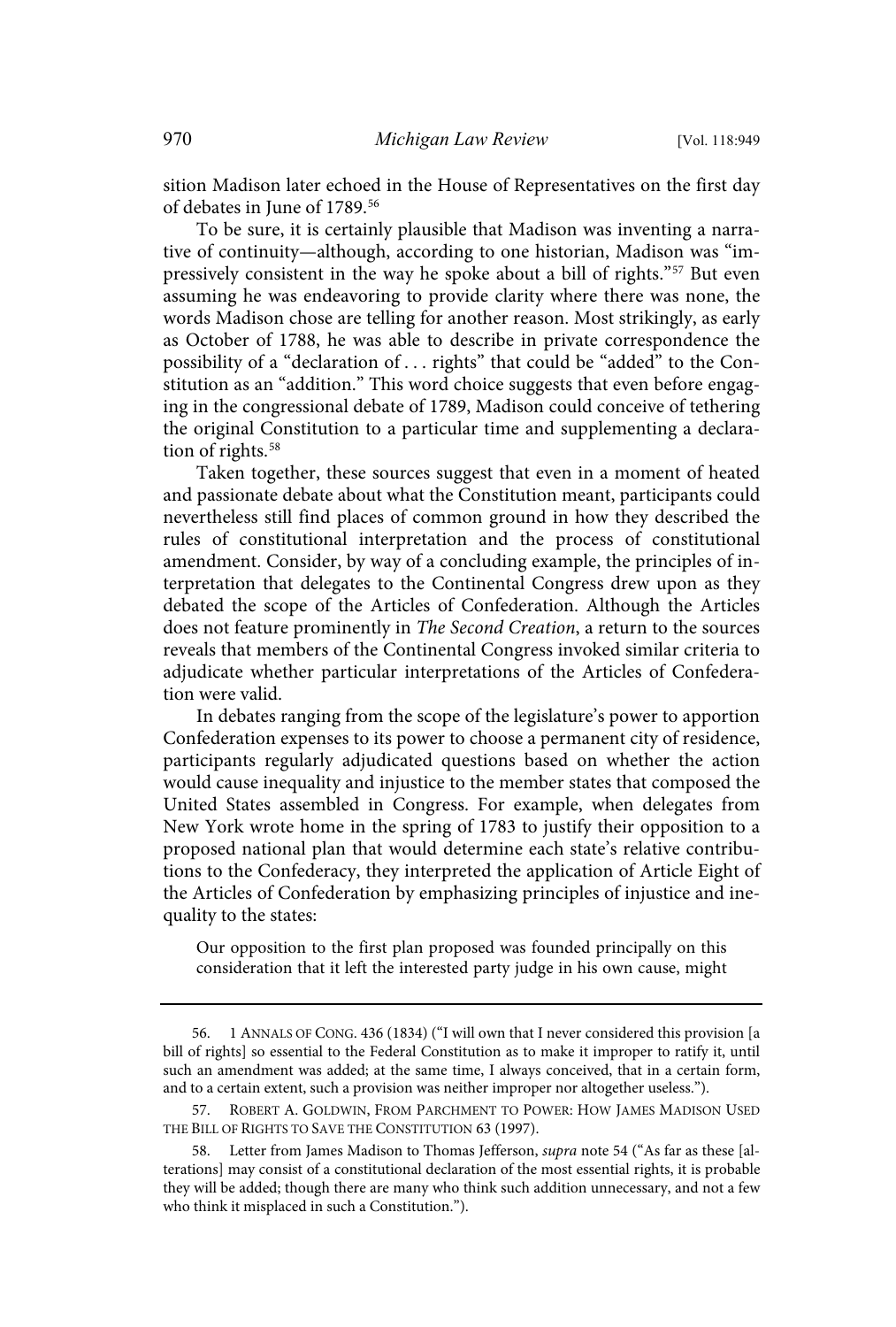have produced great injustice and inequality, and would in all probability have excited great jealousies between the respective states. We dissented from the second plan . . . because it applied the 8th[] article of the confederation in such a manner as would have produced great injustice to the state of New York. 59

James Madison, meanwhile, invoked a similar logic later that summer, as he wrestled with the novel question of whether Congress could choose a permanent site for a capital of the United States.<sup>60</sup> Although Article Four of the Articles of Confederation authorized Congress to adjoin to any place, it was silent as to whether Congress could establish a permanent site. Speaking of Congress in the plural, Madison invoked the same principle of state inequality. "May it not also be made a question whether in constitutional strictness the gift of any Sta[te] without the Concurrence of all the rest, can authorize Congs. to exercise any power not delegated by the Confederation!"<sup>61</sup> Indeed, Madison's interpretation of Article Nine of the Articles of Confederation implied a similar concern with interstate relations: noting that Congress had jurisdiction over ships captured off the Atlantic coast, he reasoned that Virginia had been correct to refer to Congress a dispute arising over a captured vessel off the coast of North Carolina. 62

Although absent from The Second Creation, these passing references to rules of interpretation that would avoid "producing injustice" to any one member state hint at the possibility of a broader world of settled customs and shared understandings. As one historian has recently concluded, throughout the Revolutionary era and beyond, "customary ideas persisted that all law must be consistent with higher law and natural equity and should be held null, void, and no effect if it was not."<sup>63</sup> Taken together, then, this rereading of the sources points to possible future paths of inquiry that investigate not simply the sources of constitutional uncertainty in moments of political transformation, but also the sources of constitutional stability in a world that rendered metaphors of ships intelligible to all.

## B. Future Paths of Inquiry

When, in the early 1960s, H.L.A. Hart proposed analyzing the creation of a legal system, he did so in a way that has seemed to many scholars to re-

<sup>59.</sup> Letter from Alexander Hamilton & William Floyd to George Clinton (Mar. 5, 1783), in 3 THE PAPERS OF ALEXANDER HAMILTON 280, 280–81 (Harold C. Syrett ed., 1962).

<sup>60.</sup> Letter from James Madison to Edmund Randolph (July 28, 1783), in 7 THE PAPERS OF JAMES MADISON 256, 257 (William T. Hutchinson & William M.E. Rachal eds., 1971).

<sup>61</sup>. Id.

<sup>62.</sup> Letter from James Madison to Edmund Randolph (May 1, 178[2]), in 4 THE PAPERS OF JAMES MADISON 195, 195 (William T. Hutchinson & William M.E. Rachal eds., 1965) (reasoning that "[t]he legislative power over captures . . . are clearly vested in Congress by the Confederation," and concluding that Virginia's authorities were correct to refer a dispute arising from a captured vessel off of North Carolina to Congress).

<sup>63</sup>. See NELSON, supra note 13, at 155.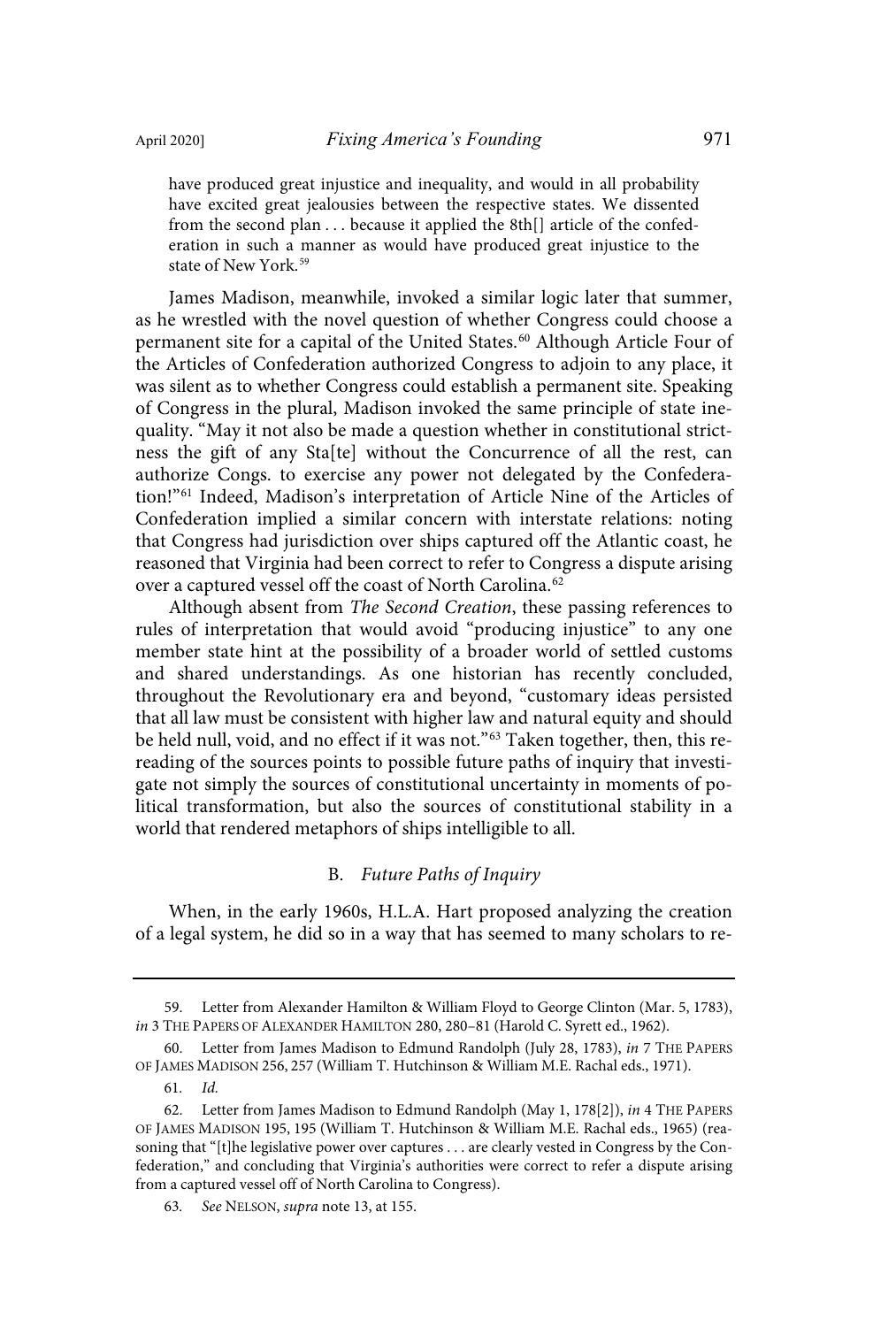quire an empirical study of the relevant obligations and customary norms that existed within a polity at a particular time.<sup>64</sup> As the preceding analysis suggests, scholars seeking to excavate these customary norms and rules would do well to seek out not only sources of confusion but also sources of settled understandings, understandings that in turn can "offer a convincing explanation for the scope of the thinkable within the rules of the game as it was played."<sup>65</sup>

Consider for a moment what it would look like to begin the search for the founding rules of America not simply by imagining the ratified Constitution as a ball to be volleyed about in an abstract game, but also by asking why the generation of white male Americans who cast their votes in favor of ratification chose to symbolize the document as the merchant ship that opens The Second Creation. As historians of America's ratification have already noted, when the people celebrated the ratification of the Constitution, they did so by hauling up merchant ships from the harbor to be paraded through the streets.<sup>66</sup> Rather than reading this symbol as a source of ontological uncertainty, we might fruitfully ask what this symbol of the Constitution meant to those who watched as it sailed through the cobbled streets of Boston and Charleston, and what it meant to those who later cited it on the floors of Congress. What hidden meanings and customary rules might it have embodied?<sup>67</sup>

To launch this inquiry, we might productively begin by stepping outside the halls of political debate and mapping the routes that these merchant ships said to represent the Constitution followed. Here, we can draw upon the archive that historians of early America have already compiled. We might begin, for example, by pairing recent scholarship that has illuminated the central importance of transatlantic commerce in the creation of the Constitution<sup>68</sup> with recent scholarship that has emphasized the centrality of the political economy of slavery. <sup>69</sup> Working from this existing map of an Atlan-

<sup>64</sup>. See Greenawalt, supra note 40; Ho supra note 41; Shapiro, supra note 39.

<sup>65.</sup> Joan C. Williams, Culture and Certainty: Legal History and the Reconstructive Project, 76 VA. L. REV. 713, 746 (1990).

<sup>66</sup>. See PAULINE MAIER, RATIFICATION: THE PEOPLE DEBATE THE CONSTITUTION, 1787–1788, at 212 (2010).

<sup>67.</sup> For a similar line of inquiry in analyzing the origins of the Constitution in the Holy Roman Empire, see BARBARA STOLLBERG-RILINGER, THE EMPEROR'S OLD CLOTHES: CONSTITUTIONAL HISTORY AND THE SYMBOLIC LANGUAGE OF THE HOLY ROMAN EMPIRE (Thomas Dunlap trans., 2015).

<sup>68</sup>. See supra note 33; see also Daniel J. Hulsebosch, The Revolutionary Portfolio: Constitution-Making and the Wider World in the American Revolution, 47 SUFFOLK U. L. REV. 759 (2014).

<sup>69</sup>. See supra note 32; see also GREGORY E. O'MALLEY, FINAL PASSAGES: THE INTERCOLONIAL SLAVE TRADE OF BRITISH AMERICA, 1619–1807 (2014); STEPHANIE E. SMALLWOOD, SALTWATER SLAVERY: A MIDDLE PASSAGE FROM AFRICA TO AMERICAN DIASPORA (2007); Jennifer L. Morgan, Accounting for "The Most Excruciating Torment": Gender, Slavery, and Trans-Atlantic Passages, 6 HIST. PRESENT 184 (2016); Jennifer L. Morgan, Par-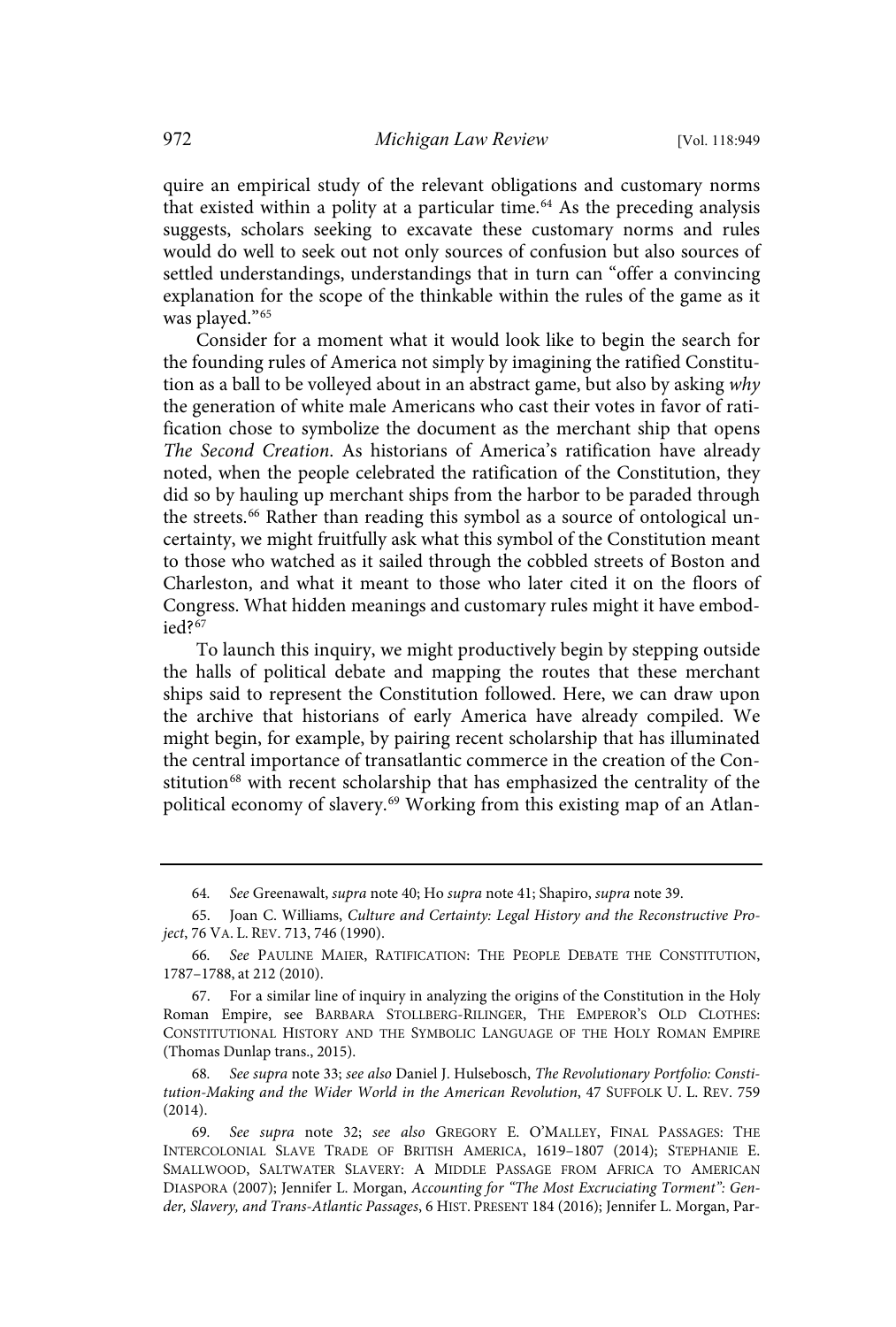tic commerce deeply intertwined with the institution of human bondage, we might further enlist the quantitative work of economist historians who, in the 1960s, began tracking the movement of such merchant ships in the colonial period and discovered that such ships plied not only the Atlantic waters, but also the ports of America's North Atlantic coast. 70

What might we gain by following these pathways of the ships that were chosen to symbolize the newly ratified Constitution? Perhaps of most salience, foregrounding the economic spaces of long-distance maritime trade in the Atlantic world of early America can allow us to glimpse the legal customs that rendered such commercial partnerships in an age of slavery possible. As legal historians of the Atlantic and Indian Oceans have uncovered, this was a commercial world constituted by law and defined by a set of customary obligations and expectations of what it meant to engage in long-distance trade.<sup>71</sup> These customary obligations of commercial partnership in turn provided a shared set of principles upon which to build a constitutional union of states. Consider, for example, two of the most prominent principles of interjurisdictional partnership within the United States. Perhaps the more familiar of the two, known today among scholars as "the federal consensus," held that no state or national government had any power to interfere with the right of an American state to allow Black people to be held as property. <sup>72</sup> Derived, at least in part, from older practices of deference to trading partners in foreign jurisdictions, <sup>73</sup> this rule of the federal consensus provided one of the cornerstones of constitutional union—a customary obligation that ensured that a ship owned by merchants in Boston or New York could carry the pro-

tus Sequitur Ventrem: Law, Race, and Reproduction in Colonial Slavery, SMALL AXE, Mar. 1, 2018, at 1.

<sup>70.</sup> ARTHUR L. JENSEN, THE MARITIME COMMERCE OF COLONIAL PHILADELPHIA (1963); William I. Davisson, The Philadelphia Trade, 3 WESTERN ECON. J. 310 (1965); William I. Davisson & Lawrence J. Bradley, New York Maritime Trade: Ship Voyage Patterns, 1715–1765, 55 N.Y. HIST. SOC'Y Q. 309, 309 (1971); David C. Klingaman, The Coastwise Trade of Colonial Massachusetts, 108 ESSEX INST. HIST. COLLECTIONS 217 (1972); David C. Klingaman, The Development of the Coastwise Trade of Virginia in the Late Colonial Period, 77 VA. MAG. HIST. & BIOGRAPHY 26 (1969); James F. Shepherd & Samuel H. Williamson, The Coastal Trade of the British North American Colonies, 1768–1772, 32 J. ECON. HIST. 783 (1972).

<sup>71.</sup> Outside the British colonial context, legal historians of the early modern world have also led the way in focusing on the circuits of law internal to merchant communities, including, but not limited to, FAHAD AHMAD BISHARA, A SEA OF DEBT: LAW AND ECONOMIC LIFE IN THE WESTERN INDIAN OCEAN, 1780–1950 (2017); LEGAL PLURALISM AND EMPIRES, 1500–1850 (Lauren Benton & Richard J. Ross eds., 2013); and Natasha Wheatley, Spectral Legal Personality in Interwar International Law: On New Ways of Not Being a State, 35 LAW & HIST. REV. 753 (2017).

<sup>72.</sup> WILLIAM M. WIECEK, THE SOURCES OF ANTISLAVERY CONSTITUTIONALISM IN AMERICA, 1760–1848, at 16 (1977).

<sup>73</sup>. See Maeve Glass, Union: The Commercial Origins of the Federal Consensus (unpublished conference paper, Law and Society Association Annual Meeting, June 2015) (on file with the Michigan Law Review).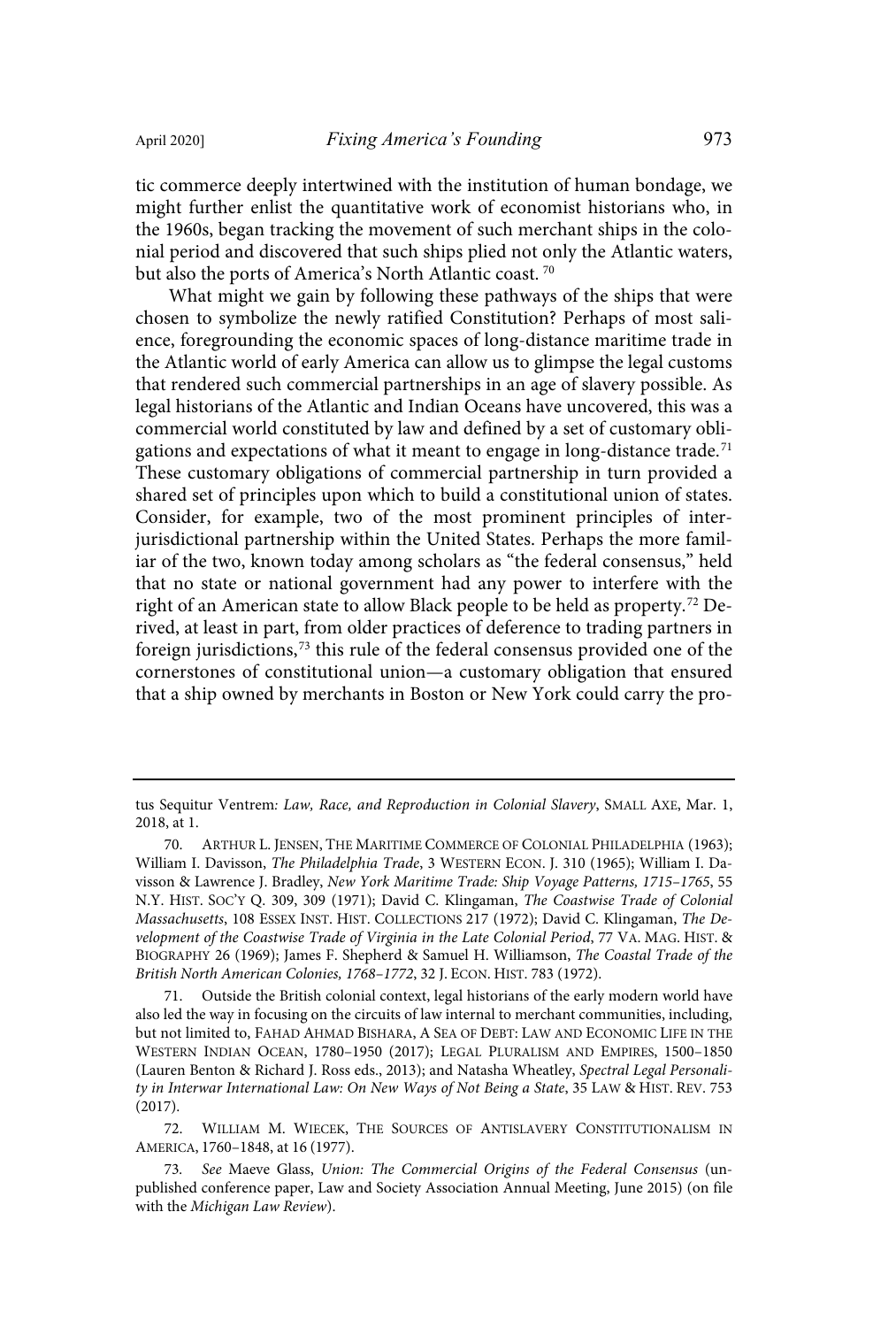duce of the plantations that were nestled along the riverbanks outside of Savannah.<sup>74</sup>

This rule of noninterference with the local laws of slavery coexisted with a second principle of partnership: the promise that those who embarked on a joint venture did so as autonomous equals, each with discretion to make decisions that would advance the interests and mutual advantage of the whole. This principle of commercial partnerships that allowed for autonomous decisionmaking was vital in a world defined by long-distance maritime trade, where instructions could arrive weeks after they had been written. As one commission agent put it, a correspondent "cannot at that distance give his orders with such precision as they could wish, they must leave a great deal to my Prudence."<sup>75</sup>

Studying these customs that kept the merchant ships of the eighteenth century in motion between jurisdictions can provide an additional resource for helping translate the rules that rendered constitutional union intelligible along the Atlantic coast. Situating the Constitution within the broader political economy and commercial legal culture of early America may, for example, help to explain why a lawyer like Edmund Randolph could insist that a document should consist of essential principles, written in clear language. Doing so might also help to further explain why a former merchant like Alexander Hamilton could compose a coherent Federalist 83 outlining how to apply the rules of common sense to the Constitution, or what men might have had in mind when they insisted that theirs was a partnership for mutual advantage, to be governed by deference to the discretionary judgments of the constituent parts, in which no one would interfere with the institution of slavery in the states where it existed.

To be sure, this cursory glance raises more questions than it answers. But as a sketch, it illustrates the possibilities for a future model of inquiry that pairs The Second Creation's close study of rapidly changing constitutional debate in the halls of power with an equally close study of the relatively stable material realities, legal rules, and structural institutions that historians of early America have brought to light. Doing so, in turn, reminds us once more of the stakes of how one chooses to construct an archive. Narrow the archive to questions asked and answered in the halls of political debate, and we might well find a moment of open-ended possibility in 1787, in which no one could make sense of what kind of thing the Constitution was. Broaden the archive into the brutal certainties of early America, however, and we might instead find an agreement predicated on much older customary rules of partnership that could keep the merchant ships in motion and allow a system of slavery to flourish.

Far from merely a question of author's prerogative, then, this brief survey suggests that the decision of where to begin and end the story of the

<sup>74</sup>. Id.

<sup>75.</sup> Letter from William Lux to William Molleson (Feb. 9, 1767) (on file with the Michigan Law Review).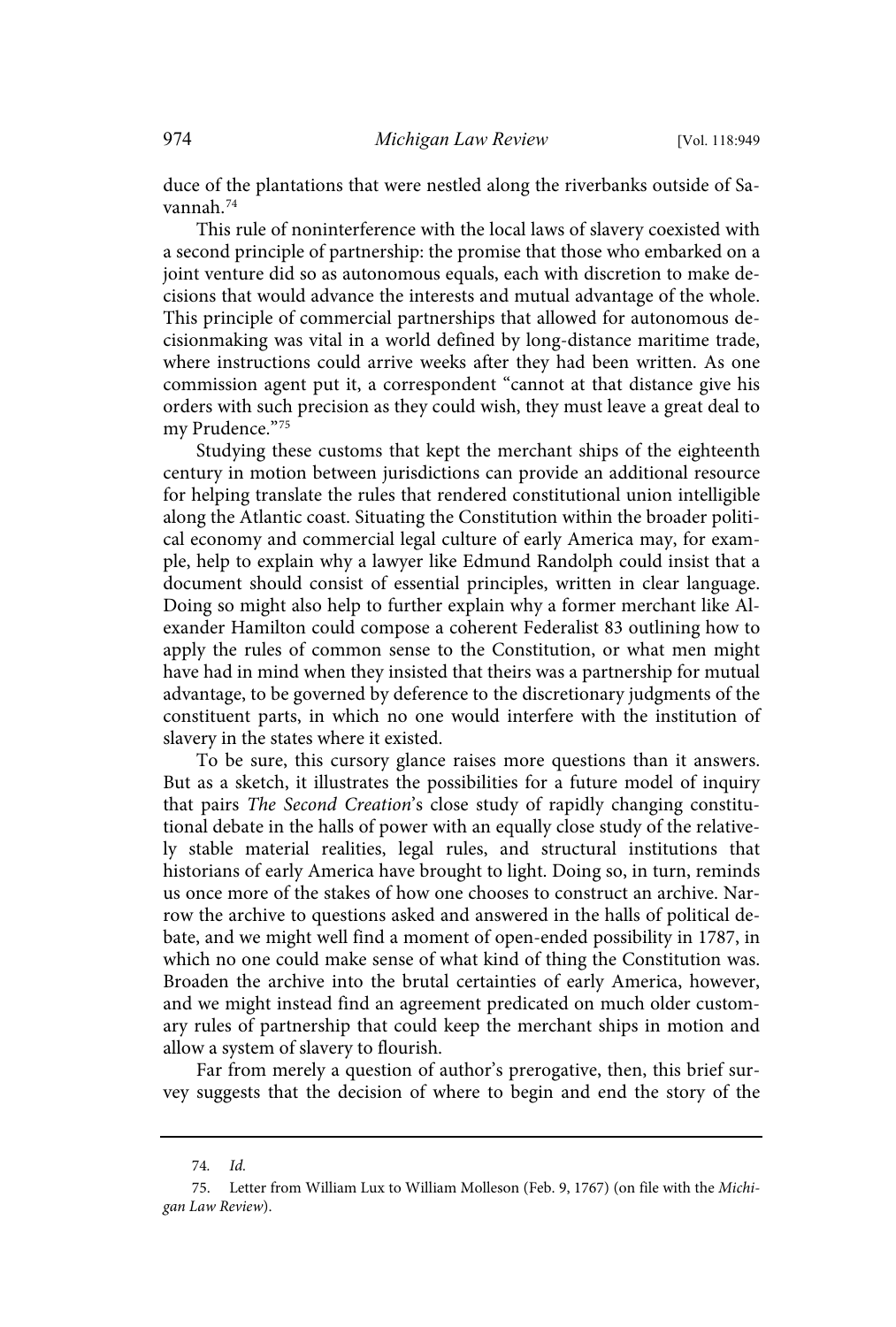creation of America's Constitution will determine not only how fixed the rules appear to us now, but also which rules, and which version of America, we choose to remember when we look to singular moments in the past for answers to questions of constitutional law today. To date, much of the conversation between historians and lawyers has focused on the question of how to interpret the Constitution as a text. In contrast, historians have yet to meaningfully weigh in on how the historical record may call for alternative constitutional methodologies that move beyond preoccupation with deference to the text of the written document.<sup>76</sup> Perhaps, then, a more expansive archive holds with it the promise of a more expansive conversation between history and law: one that synthesizes, rather than atomizes, the fruits of historical scholarship and provides an empirical footing for a mode of constitutional interpretation that reflects the complexities of America's constitutional pasts and the long struggle of wrestling toward the dawn. 77

#### **CONCLUSION**

When historians of early America assembled in the second-floor conference room of a Marriott hotel this past July to reflect on the Founding era, those who addressed the opening meeting described a world that bore little resemblance to the popular images on the covers of recent releases one might find in an airport bookstore. This was not a founding moment defined by "Our Founding Fathers" busily composing a Constitution that marked the grand finale of a creative effort to launch a new, modern science of politics. This was instead a founding moment whose temporal and spatial boundaries had long since moved far beyond the storied summer of 1787 in Philadelphia, stretching deep into the past and crashing far into an emancipatory moment in the distant future. <sup>78</sup> In speeches that bore the imprint of decades of scholarship, panelists described a post-revolutionary America de-

<sup>76</sup>. See generally Sawyer, supra note 38. For discussions of the limits of originalism and the need for alternative constitutional methodologies, see Frederic Bloom & Nelson Tebbe, Countersupermajoritarianism, 113 MICH. L. REV 809, 819 (2015) (reviewing JOHN O. MCGINNIS & MICHAEL B. RAPPAPORT, ORIGINALISM AND THE GOOD CONSTITUTION (2013)); Jamal Greene, Originalism's Race Problem, 88 DENV. U. L. REV. 517 (2011); Jamal Greene, Rule Originalism, 116 COLUM. L. REV. 1639, 1686 (2016); cf. Lawrence B. Solum, The Constraint Principle: Original Meaning and Constitutional Practice 88–89 (Apr. 3, 2019) (unpublished manuscript) (on file with the Michigan Law Review) (noting that "[t]he objection from constitutional evil is rarely articulated" and arguing that "originalists ought to articulate the case that the Constitution is reasonably just"). On the problem and promises of constitutional redemption, see JACK M. BALKIN, CONSTITUTIONAL REDEMPTION: POLITICAL FAITH IN AN UNJUST WORLD (2011); MARK A. GRABER, DRED SCOTT AND THE PROBLEM OF CONSTITUTIONAL EVIL (2006); Seth Davis, American Colonialism and Constitutional Redemption, 105 CALIF. L. REV. 1751 (2017); and Amy Kapczynski, Historicism, Progress, and the Redemptive Constitution, 26 CARDOZO L. REV. 1041 (2005).

<sup>77.</sup> Harding, supra note 30.

<sup>78.</sup> Annette Gordon-Reed, History & Law Professor, Harvard Law Sch., Address at Society for the Historians of the Early American Republic Annual Meeting: President's Plenary (July 18, 2019), https://www.c-span.org/video/?462646-1/life-declaration-independence.